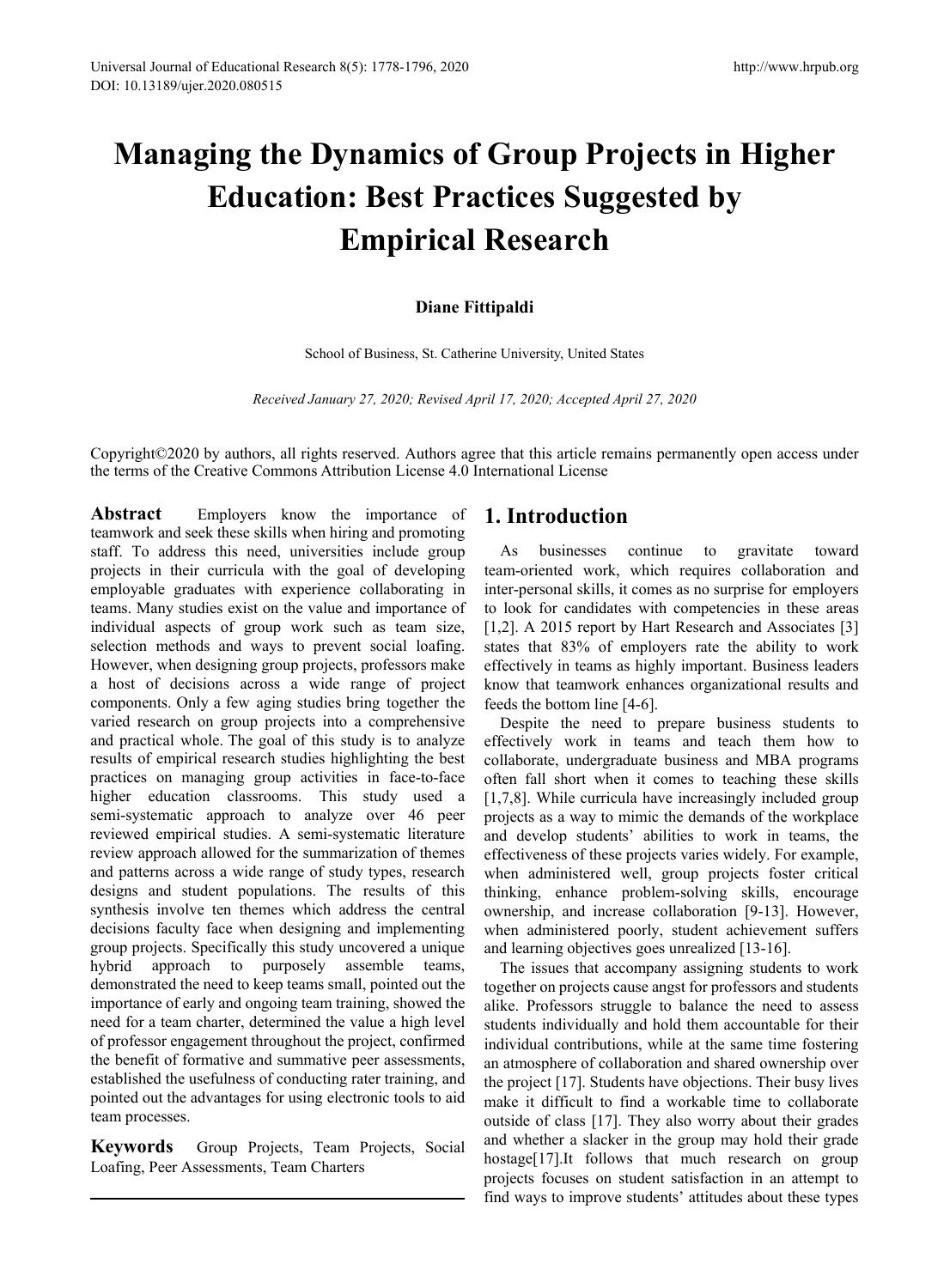of assignments. Student satisfaction increases, persistence increases, ultimately reducing attrition and improving retention [18]. Another important branch of the research conducted on group projects in higher education looks at ways to ensure the attainment of student learning outcomes, such as the critical soft skills necessary to work effectively in teams. Much of this scholarship spans decades of study.

However, the large body of research on group projects is fragmented. Studies typically offer singular insights into one aspect of these multi-faceted, complex projects. Some explore the best way to avoid social loafing, others analyze the best ways to formulate teams, and still others review the effect team size has on student learning. Due to the advent of advanced classroom technology such as online learning platforms, document sharing applications, and video conferencing, faculty and their students have a wide range of tools to assist with team collaboration. Because many of these tools are new, only a few studies exist to evaluate their use. As a result of this fragmentation, most studies offer implications for faculty piece by piece. Two studies, fielded over a decade ago, offer a synthesis of scholarship across different aspects of group work, providing professors with an overview of the effective methods[14,19]. However, research also shows that professors are either unaware of these best practices or ignore them, instead opting for a sink or swim approach [9, 20, 21].

In this paper, the author first reviewed the foundational scholarship, which set the stage for group work as it exists today. Next an analysis was conducted reviewing the most recent research on group projects used in higher education classrooms, primarily business classrooms. Four generalized themes emerged. First and most critical, is the importance of dedicated classroom instruction on team dynamics before group work begins. This includes the priority and diligence given to project design. The second theme pertains to the teams themselves, meaning team size, team formation techniques, and intragroup composition. The third theme involves methods for assessing team performance as well as individuals' contributions within the team. Here different evaluation methods come into play, including peer assessment techniques and self-assessment instruments. The last topic involves the tools used to improve collaboration and teamwork. This includes charters and diaries in addition to online project management tools used to assign tasks and keep track of deadlines. Each of these subtopics appears next. After each, a short discussion follows providing recommendations for practice. This article culminates with a summary of 10 best practices for faculty to consider when implementing group projects in higher education.

# **2. Objective**

The purpose of this research is to analyze results of

empirical research studies highlighting the best practices on managing group activities in face-to-face higher education classrooms. While many individual studies exist on various elements of group projects, few bring together these various components into a comprehensive whole. Among the few studies which summarize the body of scholarship on this topic, none have been published in the last ten years. Armed with an understanding of what the research tells us about which approaches have worked and which have not, faculty can use this synthesis as a guide for curriculum design and implementation.

# **3. Materials and Methods**

## **3.1. Conceptual Approach**

The task of synthesizing a large body of research on a topic serves to advance knowledge on that topic in a way that no single study can do alone. Synder[22]offers three conceptual approaches to this task: systematic, semi-systematic, and integrative approaches. Because the purpose of an integrative review is to critique the body of knowledge, this method fails to fit the objectives of this research. Instead, this study used the semi-systematic method for three reasons. First, semi-systematic reviews (unlike systematic reviews) work well for bodies of scholarship conducted across various disciplines by different groups of researchers [22]. Second, a semi-systematic approach allows for a synthesis "using meta-narratives instead of by measuring effect size," [22, p.335], which is often the aim of a systematic review. Last, a semi-systematic approach fits most directly with the research goal of this study, which aims to summarize the themes and patterns among the body of knowledge on group projects for use in practical application.

## **3.2. Search Strategy**

The search strategy started with a selection of broad keywords such as "group projects" and "team projects" is combined with "higher education" to determine the breadth of available research on this topic. In total, this initial search spanned seven databases: Academic Search Premier, Business Source Premier, EBSCOhost MegaFile, Education Database, Gale Academic OneFile Select, ProQuest and Sage Journals Premier. The search returned 16 articles, which were reviewed in full to gain familiarity with the topic as a whole and to identify subtopics within. These subtopics were: methods of group formation, methods for assessing performance, issues and best practices. These led to a second round of keywords.

The second round included searches for the keywords social loafing, free riding, sink or swim, group size, peer evaluations, project diaries, and team charters. This round yielded 41 articles, all read in full to gain an understanding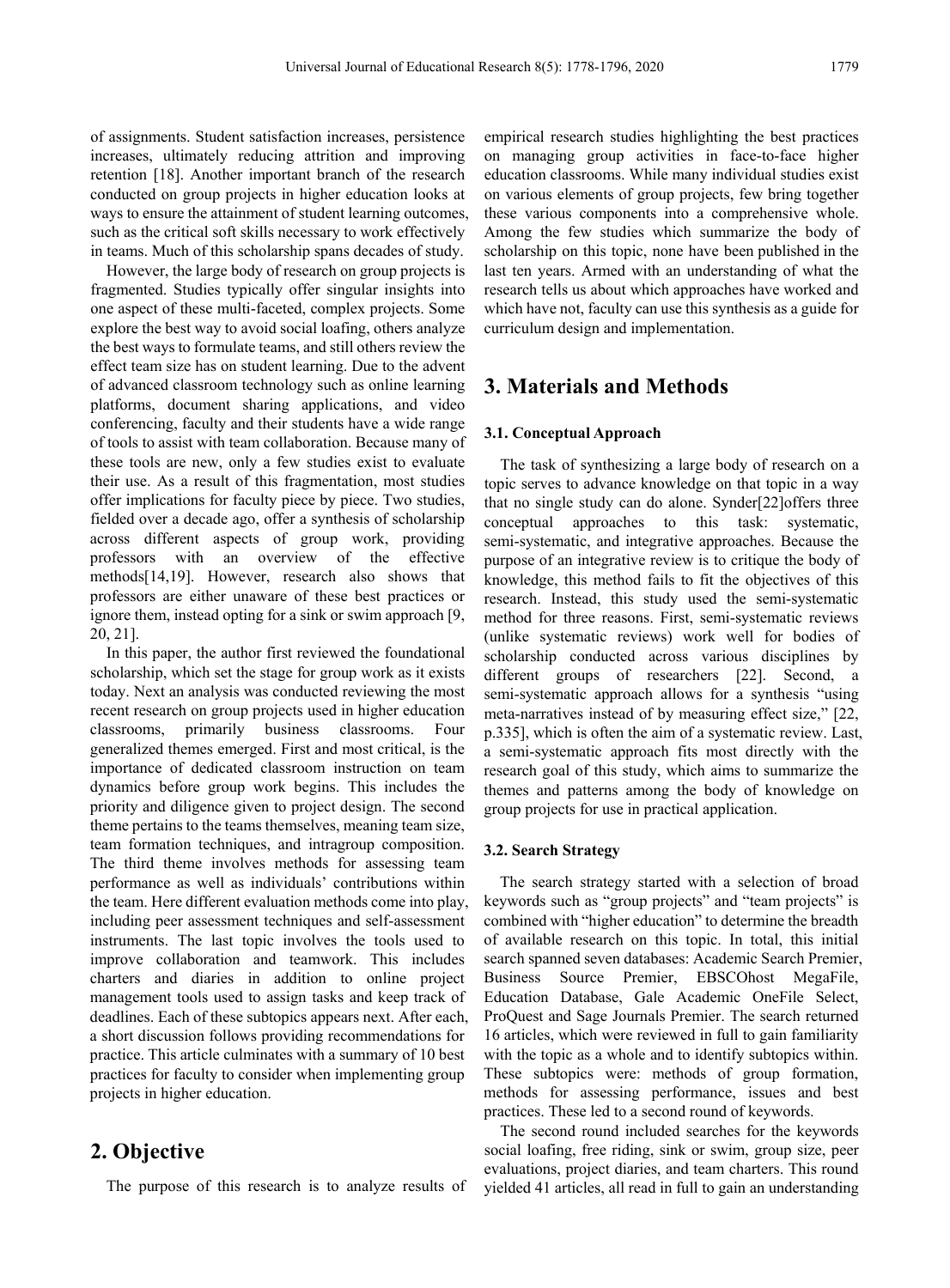of the topic's complexity and nuance.

# **3.3. Inclusion and Exclusion Criteria**

Papers that met the following criteria will be included in the final review:

- Studies from peer-reviewed journals
- Empirical studies
- Research studies involving implications for classroom application
- Research aimed at improving student satisfaction
- Research aimed at improving student learning outcomes

While studies involving business school students were prioritized, papers involving other disciplines were included as a way to triangulate learning across the board. Similarly, while the preponderance of the research involved in this synthesis was conducted in the United States, papers from the international community were included for the same reason. Two studies, one on team size and the other on team charters, offered insight into workplace teams and studied populations outside of higher education. These two studies confirmed findings conducted within higher education and were included in this synthesis.

Papers which fit the following criteria were eliminated from consideration:

- Articles from non-peer reviewed journals
- Research in K-12 settings
- Essays
- Reviews

Of the 57 articles reviewed, (16 from the original search and 41 from round two), 33 remained after applying the inclusion/exclusion criteria. To complete the data set, one last round of searching served to supplement areas where research was otherwise thin, for example team size and eTools. The final analysis included 46 studies.

## **3.4. Data Abstraction Analysis**

All studies were reviewed in full and initially coded by topic as follows:

- **Assessments**
- **Charters**
- Diaries
- eTools
- Project design
- Selection (of team members)
- Sink or swim
- Size (of team)
- Social loafing
- Training

These initial codes were further synthesized and combined into four overarching areas based on application in the classroom. These four areas form the backbone of this analysis and the four tables included herein: team instruction and project design; team selection and size; team assessments; charters and electronic tools. The results of this research, outlined below, follow this structure. A brief discussion along with recommendations for practice follow each with a final summary of recommendations offered at the conclusion of this paper.

# **4. Results**

## **4.1. Team Instruction and Project Design**

Table 1 outlines the results of research related to team instruction and project design. A review of the literature reveals the most effective group projects begin with some forms of team training [12, 14, 23-25]. Yet, for a variety of reasons, most faculty, neglect to instruct students in this regard [26]. For example, professors report a lack of time and resources as a major concern. According to Murry & Lonne[27],others feel they lack the knowledge and skills to teach team building.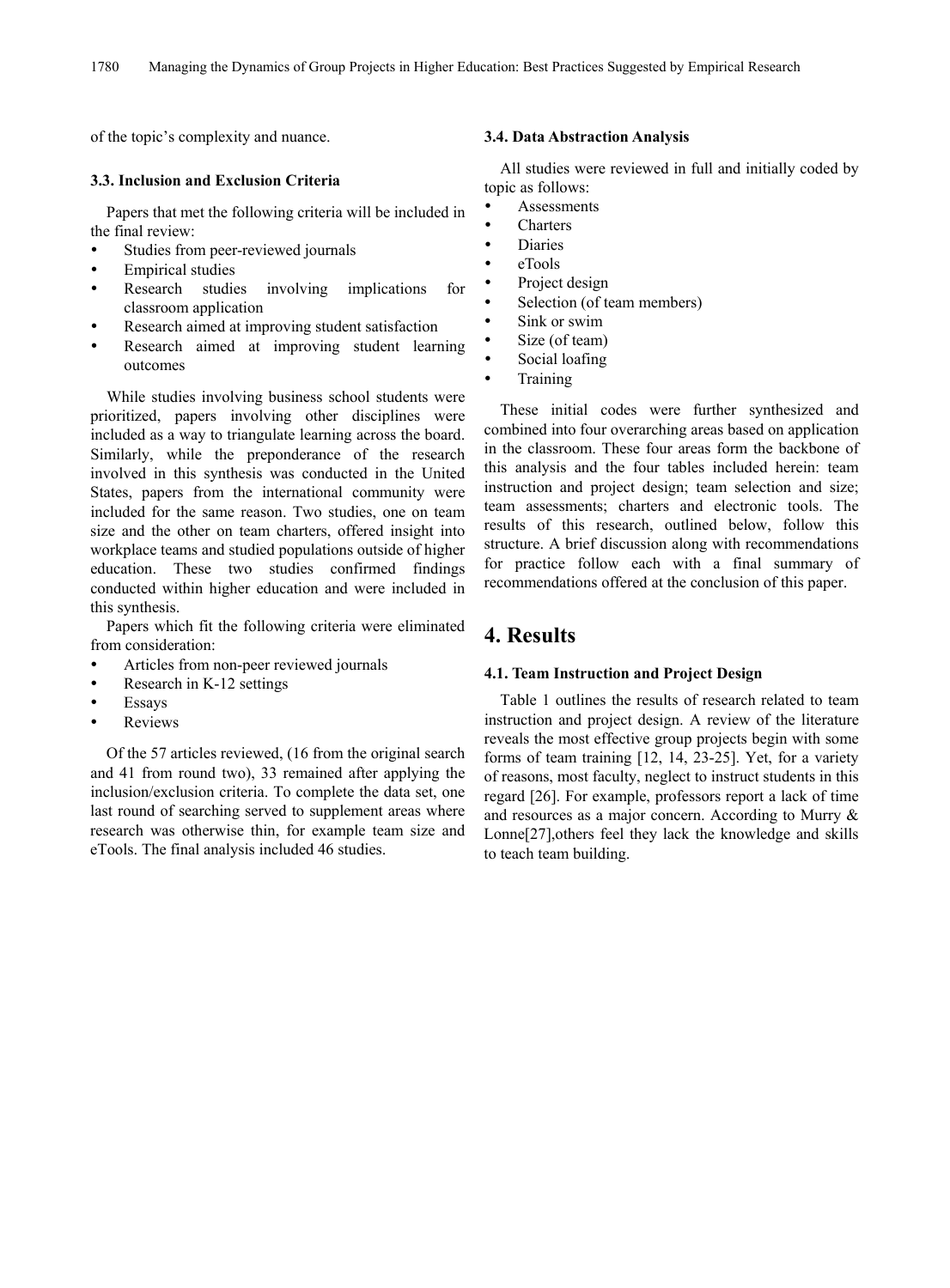| Sub-Theme                            | Author(s)                                                                       | <b>Publication Date</b> | Context                                                                                                | Research Method/Question                                                                                                                                                                    | Findings                                                                                                                                                                                                                                                                        |
|--------------------------------------|---------------------------------------------------------------------------------|-------------------------|--------------------------------------------------------------------------------------------------------|---------------------------------------------------------------------------------------------------------------------------------------------------------------------------------------------|---------------------------------------------------------------------------------------------------------------------------------------------------------------------------------------------------------------------------------------------------------------------------------|
|                                      | S. Bailey, L. K. Barber<br>& A. J. Ferguson [9]                                 | 2015                    | in<br>Students<br>upper-level<br>psychology<br>courses at a<br>Midwest university (USA)                | Attitudinal survey and statistical analysis to<br>measure students' perceptions of the effect<br>instructor involvement has on team projects                                                | Instructor involvement in group processes<br>was positively related to team cohesion,<br>communication, goal orientation and<br>planning.                                                                                                                                       |
| Positive Effects of<br>Team Training | D. R. Bacon, K. A.<br>Stewart, & S. W.<br>Silver, $[14]$                        | 1999                    | First year MBA students at a<br>Midwest university (USA)                                               | Attitudinal survey and statistical analysis to<br>measure students' perception of best/worst team<br>experiences                                                                            | Students perceive team experience is best<br>when the instructor provides training on<br>desired outcomes and processes.                                                                                                                                                        |
|                                      | M. E. Burbach, G. S.<br>Matkin,<br>K.<br>M.<br>Gambrell, &<br>H. E. Harding[23] | 2010                    | Undergraduate<br>university<br>students across disciplines at a<br>Midwest university (USA)            | Statistical analysis of pre-post scores measuring<br>the effect year-long instructor training has on<br>student outcomes (knowledge, skills, abilities)                                     | Training had a significant impact on student<br>teamwork outcomes.                                                                                                                                                                                                              |
| Amount and Type<br>of Training       | J. Cumming [28]                                                                 | 2010                    | $2nd$ year undergraduate sports<br>and exercise science students at<br>a Southern university (USA)     | Attitudinal survey and statistical analysis to<br>measure students'<br>perceptions<br>of the<br>effectiveness of student-led instruction (Enquiry<br>Based Learning - EBL) in team dynamics | Frequent use of group management strategies<br>was positively correlated with student<br>perceptions of group cohesion, effectiveness,<br>enjoyment and learning.<br>EBL was effective.                                                                                         |
|                                      | L. Riebe,<br>D. Roepen,<br>B. Santarelli&<br>G.<br>Marchioro[29]                | 2010                    | Undergraduate<br>university<br>business students (Australia)                                           | Case study using an attitudinal survey to gauge<br>the impact of team training on student<br>satisfaction with team projects                                                                | Teaching Tuchman's model improved<br>student awareness and contributed to<br>sustainable and transferable team skills.                                                                                                                                                          |
|                                      | B. Scott-Ladd, & C. C.<br>A. Chan [35]                                          | 2008                    | 2nd year management students<br>at Universities in Australia and<br>Malaysia                           | Attitudinal survey and statistical analysis to<br>assess the effect of team training on team conflict                                                                                       | Training interventions helped students<br>manage conflict, improved teamwork and<br>improved learning satisfaction.                                                                                                                                                             |
| Effect on Student<br>Satisfaction    | J. R. Tombaugh &<br>C.O. Mayfield<br>$[12]$                                     | 2014                    | MBA students enrolled in<br>teamwork<br>course<br>at<br>a<br>Southwest university (USA)                | Content analysis of student responses to<br>open-ended question regarding team experiences                                                                                                  | Ten themes were identified for items such as<br>team communication, conflict management,<br>meeting management, planning, scheduling,<br>use of charters, relationship management.<br>Sharing these themes and offering instruction<br>on them enhanced the student experience. |
|                                      | K. J. Chapman, & S.<br>Van Auken, [24]                                          | 2001                    | Undergraduate<br>business<br>students across 32 academic<br>institutions (USA)                         | Attitudinal survey and statistical analysis to<br>measure students' attitudes toward group projects                                                                                         | Instructors who operate as positive, proactive<br>agents on behalf of group work improved<br>students' attitudes toward group work.<br>Instructors who discuss group logistics and<br>dynamics had positive effect on student<br>attitudes toward group work.                   |
|                                      | E. Kapp [25]                                                                    | 2009                    | $4th$ year undergraduate students<br>in an occupational safety course<br>at a Midwest university (USA) | Statistical analysis of course evaluations and<br>student perceptions in sections with team<br>building intervention vs. control (no intervention)                                          | Team building intervention outperformed<br>control on all measures.                                                                                                                                                                                                             |

**Table 1.** Summary of Research on Team Instruction and Project Design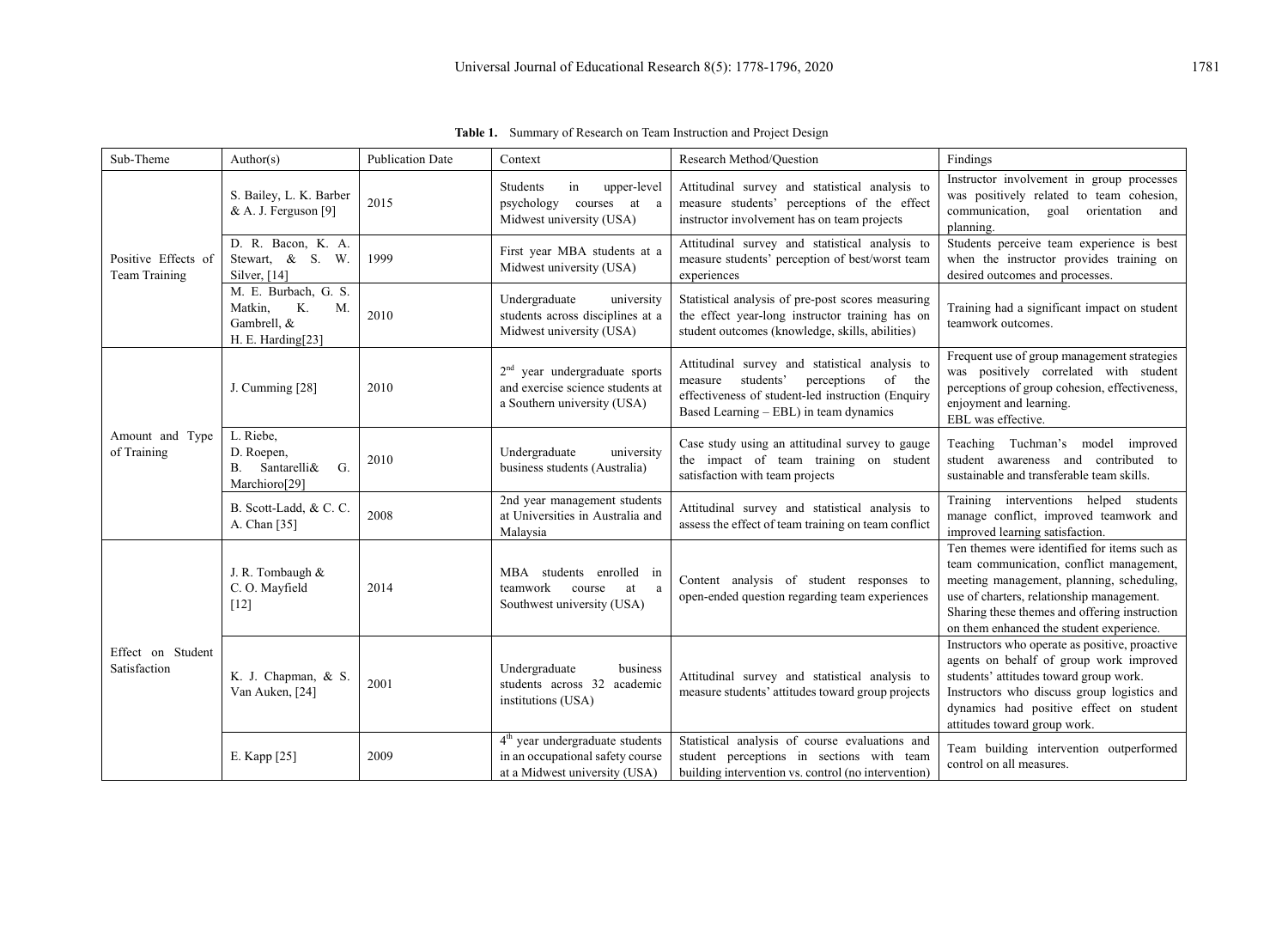Table 1 Continued

|  | A. L. Parsons, & E.<br>Lepkowska-White<br>$[32]$          | 2009           | $2^{nd} - 4^{th}$<br>undergraduate<br>year<br>marketing<br>students at a<br>Northeast liberal arts college<br>(USA) | and statistical<br>analysis<br>Attitudinal<br>survey<br>comparing students' perceptions of project work<br>for clients vs. hypothetical companies | Students rated theoretical projects and real<br>client projects equally on most dimensions.<br>Motivation, the development of teamwork<br>and interpersonal skills were significantly<br>higher for theoretical projects.       |                                                                                                                                                                                                              |
|--|-----------------------------------------------------------|----------------|---------------------------------------------------------------------------------------------------------------------|---------------------------------------------------------------------------------------------------------------------------------------------------|---------------------------------------------------------------------------------------------------------------------------------------------------------------------------------------------------------------------------------|--------------------------------------------------------------------------------------------------------------------------------------------------------------------------------------------------------------|
|  | Project Design                                            | C.M. Wood [33] | 2003                                                                                                                | Undergraduate<br>marketing<br>students at a Midwest university<br>(USA)                                                                           | Control vs. test methodology to measure the<br>effect student ownership has on student<br>satisfaction with group projects                                                                                                      | Students perceived group projects where they<br>had a degree of ownership to be better at<br>promoting learning.<br>Psychological ownership was enhanced when<br>students had input into the project design. |
|  | C. J. Ferrante, S. G.<br>Green, & W. R. Forster<br>$[34]$ | 2006           | Undergraduate<br>management<br>students<br>at<br>an<br>university<br>AACSB-accredited<br>(USA)                      | Test vs. control design to determine if teams with<br>incentivized leaders outperform teams without a<br>formal leader                            | Teams with incentivized leaders performed<br>significantly<br>better<br>than<br>control on<br>dimensions of social loafing, interactional<br>justice,<br>procedural<br>leader<br>justice,<br>responsibility and accountability. |                                                                                                                                                                                                              |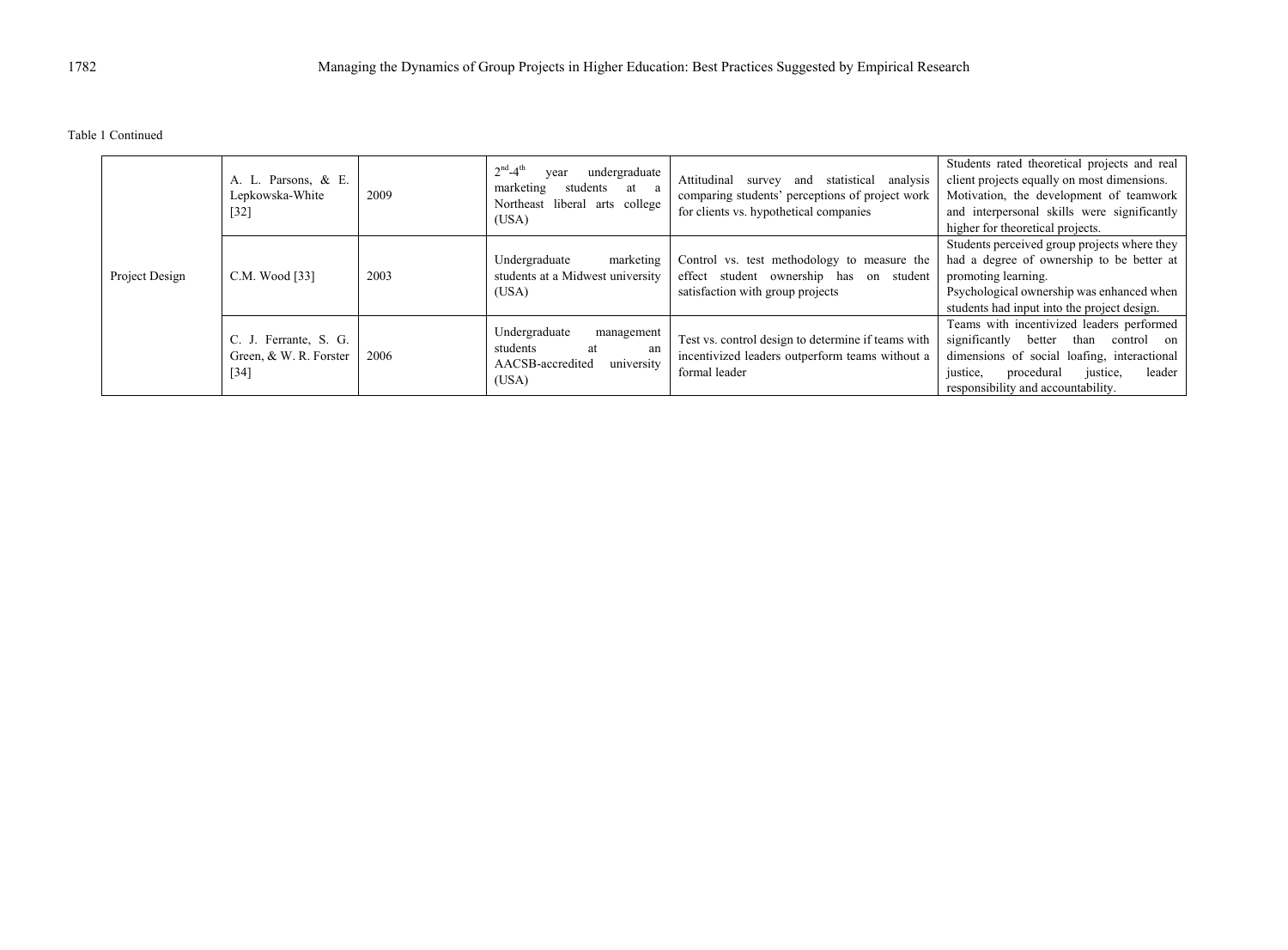However, the literature offers clear guidance on the benefits of team training, both in terms of professor-led activities as well as enquiry-based learning (EBL), which is student initiated [28]. Taking the time to instruct students in the fundamentals of team dynamics improves team processes, enhances student satisfaction, both of which have a positive effect on team performance and student learning outcomes [12, 14, 23-25]. The type of training method varied by study, Kapp [25]used a test versus control methodology to show the effectiveness of dedicating one class period to team building at the onset of the project before group work began. The process included a short lecture and a series of teambuilding exercises in which students examined their individual management styles. Students also completed an exercise in developing a team charter. Teaching students about Tuckman's theory on the four stages of team development resulted in a high degree (93%) of student satisfaction [29]. Scott-Ladd & Chan [30] showed that team instruction of no more than ten minutes in each of five class periods prior to the formation of student groups improved productivity. Lastly, Cumming[28] confirmed a similar link between student-initiated training and satisfaction with the team experience. The author asserted student-led training instilled a sense of ownership over team processes, furthering students' commitment and motivation. Here, student groups negotiated the best ways to work by using open-ended questions provided by the instructor.

Without explicit training of some kind, professors risk project success and jeopardize student satisfaction. Students come to group work with a range of team management skills and differing expectations regarding how they should operate [31]. Training assures alignment and helps calibrate expectations, both of which facilitate goal attainment and group achievement

Outside of the need for initial training, the literature shows that professor involvement throughout the process improves student satisfaction and performance [9]. For example, when a professor becomes a "more positive proactive agent on behalf of group work" [24, p.121], students' attitudes toward group work improves and their belief in the value of this type of learning is advanced. Similarly, Bailey[9] found when instructors communicate the rationale for and benefits of working in groups, team cohesion increases. The same research found when instructors provide ongoing advice and help students resolve group dysfunction, team dynamics improve.

The design of group projects takes many forms. Some focus on the issues and problems of real-world situations, often in the form of client-based projects, while others use theoretical or hypothetical scenarios. Professors often assume real-life experiences enhance students' motivation, which fosters greater student satisfaction and better outcomes[32]. On the contrary Parsons & Lepkowska-White, [32] showed both types of projects work equally well as measured on a variety of dimensions.

For example, students felt both methods offered superior learning opportunities when compared to other forms of instruction. There were no significant differences in the students' perception of realism nor in the project's contribution to the students' skill development and learning of the subject matter. When taken together with the work of Wood [33], the key to project design seems to lie in assuring students feel a sense of ownership over the project, which often comes from involving them in the early phases of project development.

Unlike real world work teams, student teams operate as collaboration among equals without the benefit of an official team leader. If a leader emerges, she/he may have responsibility for project delivery but typically holds no authority over team members. In these situations, project leaders also operate without the ability to apply performance incentives or rewards, which are often present in real-world work. Ferrante, Green & Forster [34] tested a project design, which used an incentive system for team leaders along with downstream incentives for team members. These reward systems were meant to replicate the way team leaders and team members that are rewarded in real-world, on-the-job projects. In this research, the incentive structure proved effective. Specifically, the project grade included two components: base points (equivalent to base pay in the work world) awarded for the quality of the project and incentive points (equivalent to bonus pay). Professors awarded incentive points to the team leader if the quality of the group's project proved exceptional. The leader's grade was calculated as the sum of both (base points + incentive points). To further mimic the real world, professors empowered the team leader with the responsibility of awarding incentive points to each team member based on each individual's contribution to the project. This unique project design and grading system significantly outperformed the control, which employed no such incentives. The authors reported a decrease in free riding and a significant increase in students' perception of inter-actional and procedural justice.

#### **4.2. Discussion on Team Instruction and Project Design**

Faculty commonly uses a sink or swim approach to implement group projects [23-25] and then deal with the aftermath of student dissatisfaction or spend time resolving conflicts due to social loafing and other issues. From the body of research reviewed here, a preponderance of evidence supports the value of initial as well as on-going team training to prevent issues like these from arising throughout the project. Professors' goals in assigning team projects include helping their students learn how to collaborate effectively and to acquire the soft skills employers seek. To do this, three recommendations emerge from the literature on the topic of training.

First, include team training at the onset of the project. Dedicating as little as one class session to team building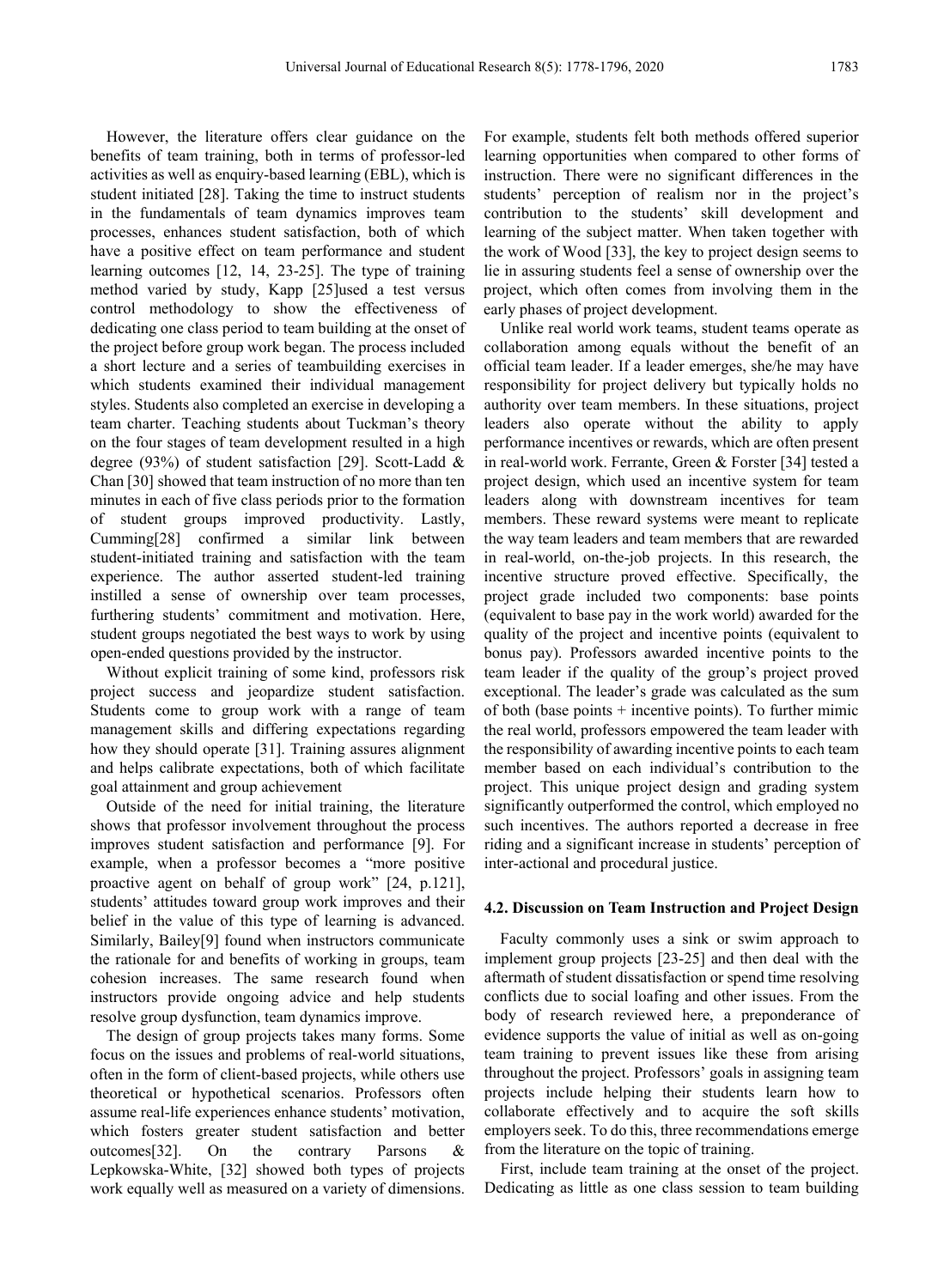instruction showed improvement in student satisfaction and performance[25].Training might include exercises or lecture materials on the stages of team development, how to communicate in teams, goal setting, building consensus, conflict resolution, setting expectations, and roles and responsibilities.

Second, professors need to continue to signal their commitment to each team's success, not only at the beginning but throughout the duration of the assignment. This can take several forms. For example, professors can reinforce the value and importance of group work. They can demonstrate their championship for the process as well as help students resolve conflicts. Taking these steps improves team dynamics and students' satisfaction with their experience [9].

Third, while training students early in the process is key, research also shows that intermittent classroom discussions on team dynamics and/ or training along the way improve performance [24]. Setting aside 20-30 minutes for one or two full-class brief discussions from time to time adds to and reinforces the training students received early on,

ultimately buoying students' attitudes toward their experience and the team process overall.

## **4.3. Team Selection and Size**

Generally, teams come together because students self-select their teammates or professors randomly or purposefully assemble them into teams. Commonly, faculty rely on self-selection, in part because they believe students favor this method [35].Both selection methods offer advantages and disadvantages. Table 2 summarizes the body of knowledge on this topic covering both team selection and team size.

Research indicates students are partial to selecting their own teams and that doing so holds several advantages. In the majority of the studies on team selection presented in Table 2, results show self-selected teams experience a smoother process and more productive working relationships.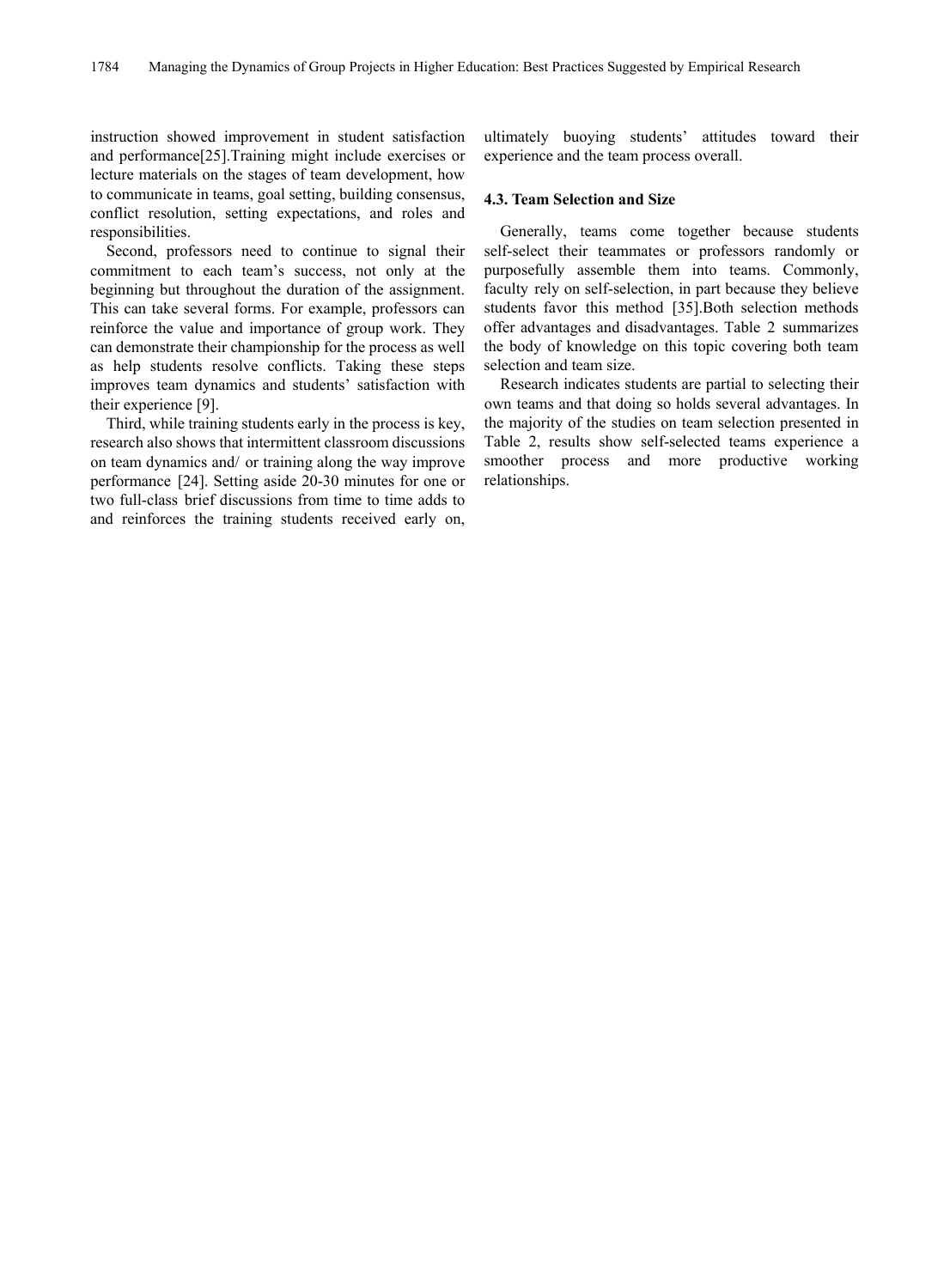| Team Size and Selection<br>Table 2. |  |
|-------------------------------------|--|
|-------------------------------------|--|

| Sub-Theme                             | Author(s)                                                      | <b>Publication Date</b> | Context                                                                                                                                      | Research Method/Ouestion                                                                                                                                                                                        | Findings                                                                                                                                                                                                                                                                      |
|---------------------------------------|----------------------------------------------------------------|-------------------------|----------------------------------------------------------------------------------------------------------------------------------------------|-----------------------------------------------------------------------------------------------------------------------------------------------------------------------------------------------------------------|-------------------------------------------------------------------------------------------------------------------------------------------------------------------------------------------------------------------------------------------------------------------------------|
| Positive Effects of<br>Self-Selection | D. R. Bacon,<br>K. A. Stewart & S. W.<br>Silver $[14]$         | 1999                    | $1^{\rm st}$<br>2nd year MBA<br>and<br>Midwest<br>a<br>students<br>at<br>university (USA)                                                    | Attitudinal survey and statistical analysis to<br>measure students' perceptions self and<br>randomly assigned teams                                                                                             | Self-selection is associated with "best" team<br>experiences and with "improved team processes."                                                                                                                                                                              |
|                                       | K. J. Chapman, M.<br>Meuter.<br>D. Toy $&$<br>L. Wright $[15]$ | 2006                    | Marketing<br>students<br>at<br>AACSB accredited program<br>at a Western university<br>(USA)                                                  | Attitudinal survey and statistical analysis to<br>measure outcomes and students' perception<br>of self-selected and randomly selected<br>teams                                                                  | Self-selected groups had better results on a variety<br>and<br>of<br>outcomes<br>including<br>processes,<br>communication, enthusiasm, confidence in other<br>team members, ability to resolve conflict, reduction<br>in social loafing.                                      |
| Positive Effects of<br>Self-Selection | S. Hilton, & F. Phillips<br>$[36]$                             | 2010                    | Introductory<br>accounting<br>students at a Canadian<br>university                                                                           | Grounded theory qualitative analysis to<br>determine students' experiences with<br>student selected vs. professor selected<br>groups                                                                            | Student selected groups had more social cohesion,<br>began work more quickly and reported more even<br>distribution of workload.                                                                                                                                              |
| Positive                              | S. Mahenthiran, & P. J.<br>Rouse $[45]$                        | 2000                    | Students in an introductory<br>accounting class at a Midwest<br>university (USA)                                                             | Attitudinal survey and statistical analysis to<br>student<br>perceptions<br>measure<br>and<br>satisfaction of self and randomly selected<br>teams                                                               | Group performance and satisfaction was greater in<br>teams where pairs of friends were assigned<br>compared to teams with students randomly<br>assigned.                                                                                                                      |
|                                       | M.L. Connerley&<br>F. A. Mael[69]                              | 2001                    | Undergraduate<br>human<br>resource management and<br>organizational<br>behavior<br>students at a Southeast and<br>Northeast university (USA) | Attitudinal survey and statistical analysis to<br>determine student perceptions of team<br>selection                                                                                                            | Self-selected teams were more satisfied with their<br>performance                                                                                                                                                                                                             |
|                                       | M. Huxham& R. Land<br>$[41]$                                   | 2000                    | 1 <sup>st</sup> year university biology<br>students (United Kingdom)                                                                         | analysis<br>Statistical<br>comparing<br>the<br>performance of randomly vs. purposefully<br>formed groups                                                                                                        | Students from both types of teams preferred<br>self-selection.<br>Both types of teams performed similarly.                                                                                                                                                                    |
| Engineered<br>Faculty<br>Groups       | N. M. Schullery<br>&<br>S. E. Schullery[40]                    | 2006                    | Junior<br>senior<br>and<br>undergraduate students in<br>business courses at a Midwest<br>university (USA)                                    | Rank-order correlation analysis used to<br>determine degree<br>to which<br>group<br>homo/heterogeneity (based on Myer's<br>Briggs profile) is associated with group<br>advantages or disadvantages for students | Shyness was mitigated in homogeneous groups and<br>students earned higher grades on the group project.<br>Heterogeneity promoted better debates, presentation<br>of thought, and skill levels.<br>Women benefit from heterogeneous groups and men<br>from homogeneous groups. |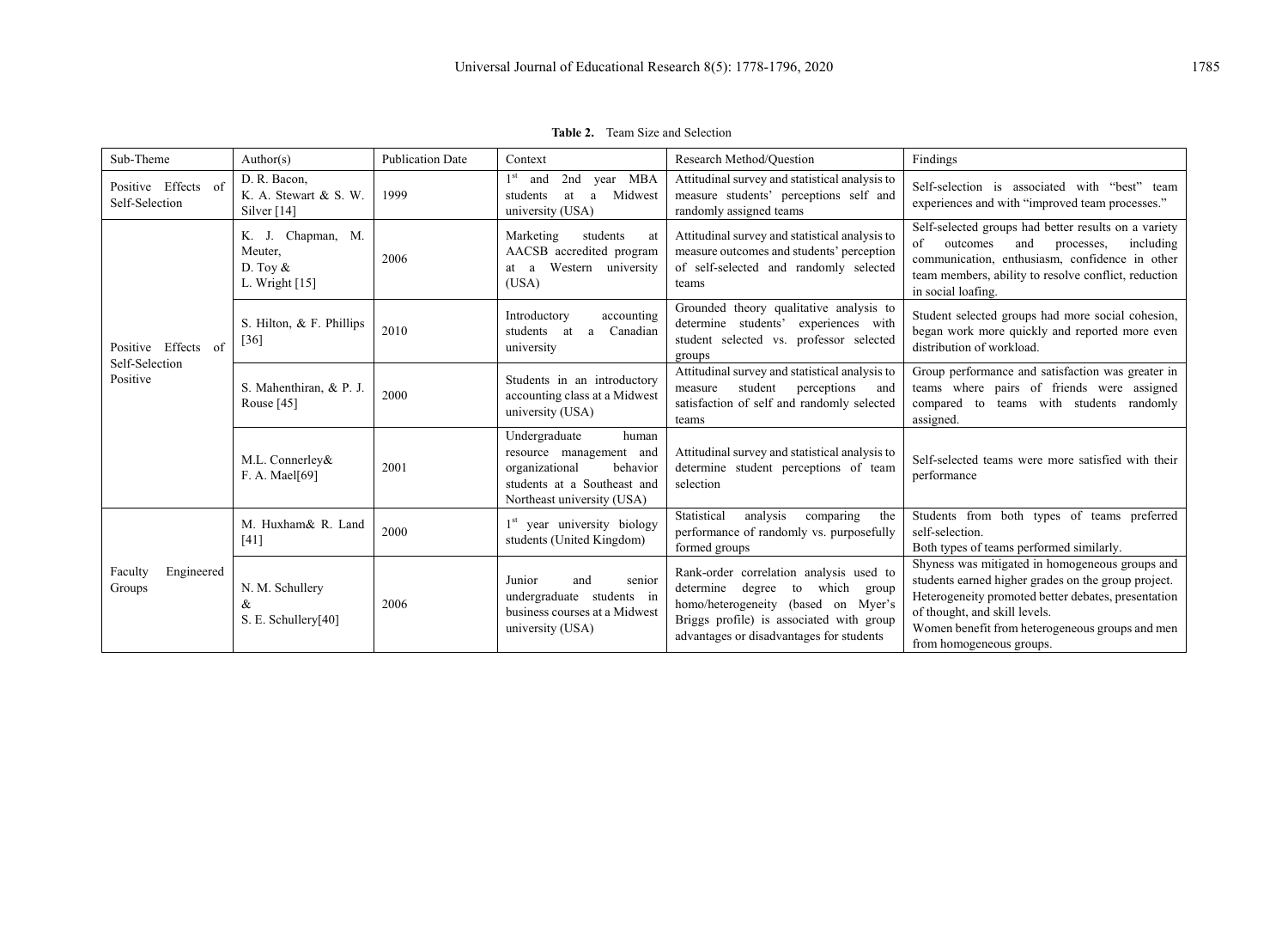Table 2 Continued

|                                                   | R. Seethamraju, & M.<br>Borman <sup>[35]</sup>           | 2009 | Post<br>graduate<br>business<br>information<br>students<br>in<br>systems class at an Australian<br>university | Focus groups and attitudinal survey to<br>understand<br>student group<br>formation<br>Academic<br>performance<br>processes.<br>measured via a graded assignment | Students consider a range of components when<br>forming groups: convenience, skills, social cohesion<br>and task management.<br>Teams with strong skills/knowledge, social<br>cohesion and task management perform best.<br>Self or instructor formation may not matter as long<br>as team has strong skills, cohesion and task<br>management |
|---------------------------------------------------|----------------------------------------------------------|------|---------------------------------------------------------------------------------------------------------------|-----------------------------------------------------------------------------------------------------------------------------------------------------------------|-----------------------------------------------------------------------------------------------------------------------------------------------------------------------------------------------------------------------------------------------------------------------------------------------------------------------------------------------|
|                                                   | S. Hilton, & F. Phillips<br>$[36]$                       | 2010 | Introductory<br>accounting<br>students at a Canadian<br>university                                            | Grounded theory qualitative analysis to<br>determine students' experiences with<br>student selected vs. professor selected<br>groups                            | Group formation had no impact on achievement.<br>Group achievement corresponded with individual<br>student competencies.                                                                                                                                                                                                                      |
| Team Composition's<br>Effect<br>on<br>Achievement | M. C. Dyball, A. Reid,<br>P. Ross & H. Schoch<br>$[37]$  | 2006 | Undergraduate<br>university<br>accounting<br>students<br>(Australia)                                          | Attitudinal survey and statistical analysis to<br>determine students' perceptions about<br>group work                                                           | sample,<br>self-selected<br>and<br>Among<br>one<br>professor-selected teams performed similarly.<br>Among another sample, self-selection yielded<br>weaker performance.                                                                                                                                                                       |
|                                                   | J. Van der Laan Smith<br>& R. M. Spindle $[38]$          | 2007 | $2nd$ year accounting students<br>at a Southeast university<br>(USA)                                          | Attitudinal survey and statistical analysis to<br>student<br>perceptions<br>of<br>measure<br>instructor-formed<br>groups<br>and<br>student-selected groups      | Instructor-formed groups did not enhance individual<br>student learning as measured by performance<br>outcomes.<br>In groups with high-performing students,<br>student-formed groups enhanced individual learning<br>Students perceived self-selected groups to be more<br>conducive to individual learning                                   |
|                                                   | S. Wang &<br>S. J. Lin [39]                              | 2007 | Undergraduate<br>university<br>in<br>students<br>introductory<br>psychology course (Taiwan)                   | Qualitative and quantitative analysis to<br>assess the effect of self-efficacy on group<br>performance                                                          | Grouping students according to degree of individual<br>self-efficacy did not correlate with strong group<br>performance.<br>Grouping students according to degree of collective<br>(total group) efficacy correlated with strong group<br>performance.                                                                                        |
| Team Size                                         | A. C. North, P. A.<br>Linley $&$<br>D.J. Hargreaves [42] | 2000 | $1st$ year university psychology<br>students (United Kingdom)                                                 | Statistical analysis to determine the output<br>and productivity of different team sizes                                                                        | Smaller (3 members) groups were more productive<br>than larger (8 members) groups                                                                                                                                                                                                                                                             |
|                                                   | P. Aggarwal & C. L.<br>O'Brien [43]                      | 2008 | Junior<br>and<br>senior<br>undergraduate students in<br>business courses at a Midwest<br>university (USA)     | Attitudinal survey and statistical analysis to<br>measure students' perceptions of team<br>experience                                                           | Big groups experienced more social loafing.<br>Team selection method (self vs. instructor-formed)<br>did not impact incidence of social loafing                                                                                                                                                                                               |
|                                                   | M. Sharma & A. Ghosh<br>$[44]$                           | 2007 | information<br>in<br>Workers<br>technology<br>companies in<br>India                                           | Statistical analysis to compare performance<br>of different size teams                                                                                          | Small (3-4 members) and medium sized teams (5-7<br>members) performed better than large teams (8-14<br>members)                                                                                                                                                                                                                               |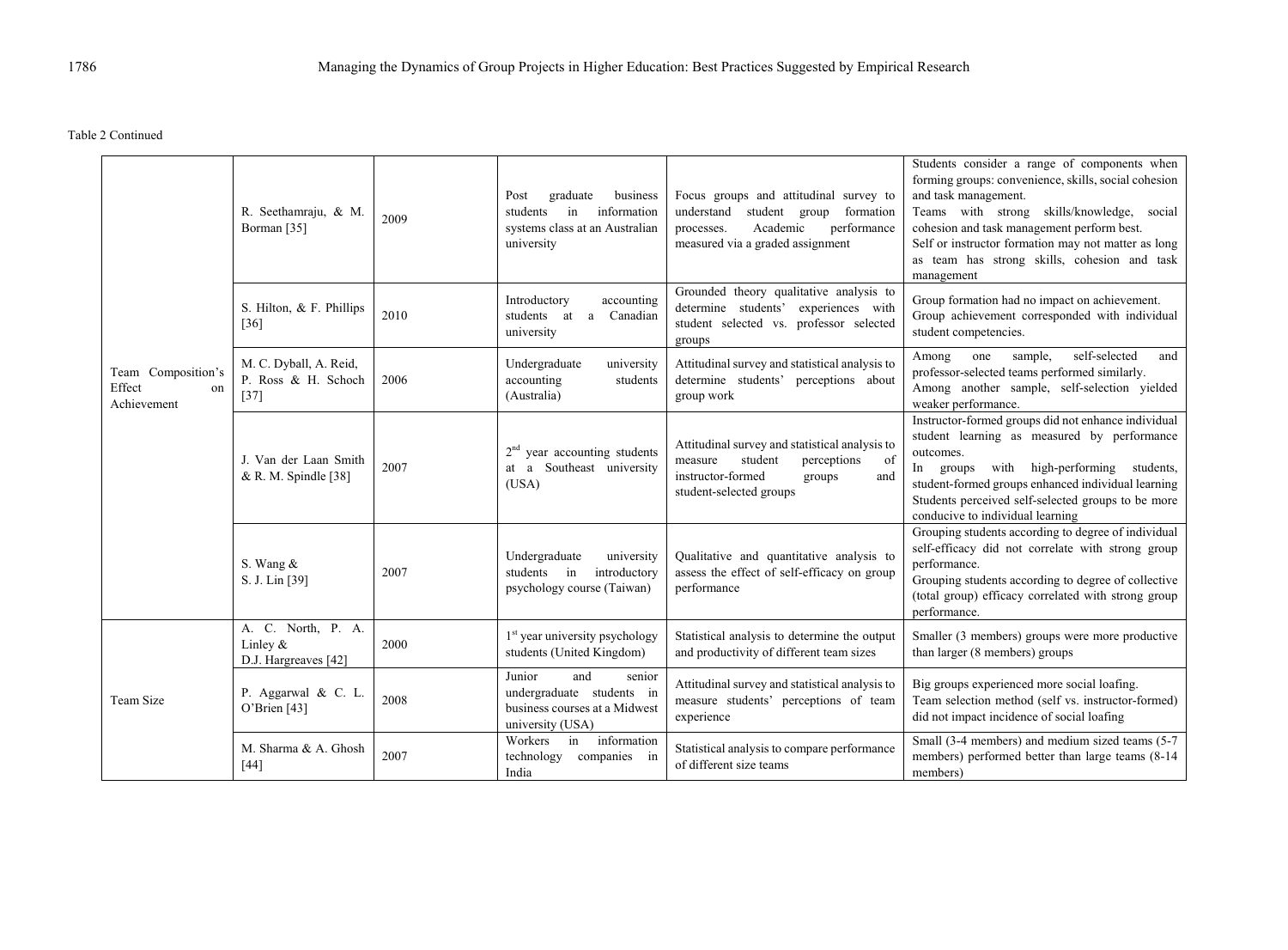Specifically, they have greater social cohesion, fewer incidences of conflict, better communication, higher confidence, and a more even distribution of workload [15, 36]. Despite student attitudes toward self-selection and the potential advantages to intrateam dynamics, the research is mixed on how well self-selected teams perform in terms of outcomes. As measured by the quality of the teams' output, the method of team formation may not matter [35-37]. Instead, the research points to the strengths and aptitudes of individual contributors as the factors that most directly influence team performance. For example, student learning increases when there is at least one high-performing student on the team [38]. Similarly, group achievement is positively correlated with the strength of the individual competencies of individual team members [35]. Thus, self or instructor-formed groups may not matter so long as at least some of the team members possess strong domain knowledge and task management skills [35,36]. In a similar vein, Wang &Lin [39] asserted that self-efficacy is a key ingredient to group achievement, which again acts independently of group formation techniques.

Given the research on the importance of the quality of a team's composition, the question remains whether professors should engineer teams in an attempt to account for such factors as subject matter expertise and team leadership skills. Schullery & Schullery[40] assembled teams using Myers Briggs profiles in an attempt to determine if heterogeneity vs. homogeneity enhanced team processes. The results showed advantages and disadvantages to both types of teams, falling short of conclusive or practical implications. Huxham and Land [41] used the Honey and Mumford learning styles questionnaire to assemble teams with complementary skills. However, the authors found no significant differences in performance between the professor-assembled teams and self-selected teams. It follows that engineering team composition takes time and deliberation but may not yield desired results.

On the topic of team size, the research points to wide agreement. Small teams outperform large ones. The research supports keeping teams to four or five members [42]. Small teams have fewer free riders, lower incidence of conflict and on the whole perform better [30, 43, 44]. In contrast, larger teams can form subgroups, causing disruptions, leading to dysfunction[44].

## **4.4. Discussion on Team Selection and Size**

The method of team selection is one of the first decisions professors make when including group projects in their courses. Much debate exists among faculty on the merits of self-selected vs. professor-assigned teams. This review of the relevant research on team selection helps professors with this debate.

Self-selected teams start out with the advantage of social cohesion, a key ingredient in preventing conflict and improving communication. However, the quality of the team's output often relies on measures outside of student preferences for working with their friends. The research indicates the quality of the team's output correlates with the individual skills and competencies of individual students on the team. Taking a binary approach (self vs. professor selection) limits the possibilities. Taking a hybrid approach to forming student teams, similar to the methodology used by Mahenthiran, & Rouse [45] whooffer a solution worthy of consideration. Here students selected a class member with whom they wished to work, essentially submitting a "pair" request to the professor. Professors then assembled teams by combining pairs of students to work together in teams of four. By following this method, faculty can review the competencies of the pairs and engineer teams to assure each group has individuals with strengths in the areas of team leadership, domain knowledge and self-efficacy. At the same time, this gives students the satisfaction of working with self-selected teammates.

Lastly, research confirms small teams (4 people) perform better than large teams, in part because they experience a lesser degree of social loafing [42, 46]. Moreover, the need for professor intervention to resolve conflicts decreases with team size, particularly in teams of four or five [13, 30]. To the extent possible, professors should set team size at four students as a goal and adjust as needed based on the factors outlined above.

## **4.5. Team Assessments**

In assessing team projects, faculty needs to certify not only the group's overall achievement but also formative learning [47]. While both are important, only formative assessments facilitate mastery of team skills [46, 47]. Professors face one additional challenge when assessing group projects and that is isolating and measuring individual contributions among the team members. Peer evaluations can help and have proven to be valuable in terms of accuracy and reliability [46-49].

Table 3 outlines the research on the use of formative assessments (peer reviews) and their relation to social loafing. This body of scholarship supports the use of peer reviews.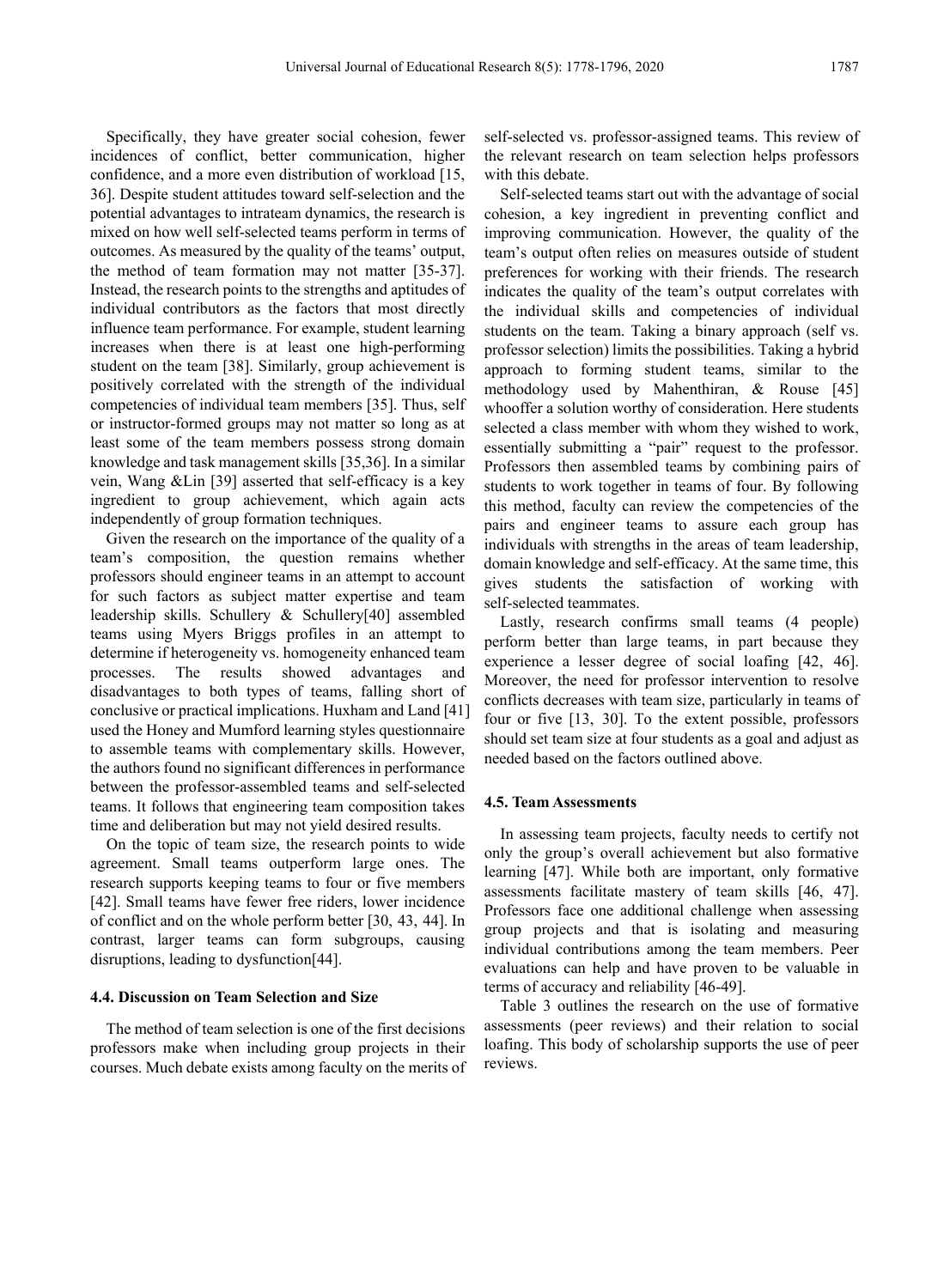| Sub-Theme                          | Author(s)                                  | Publication<br>Date | Context                                                                                                          | Research Method/Question                                                                                                                                                     | Findings                                                                                                                                                                                                                                                                                   |
|------------------------------------|--------------------------------------------|---------------------|------------------------------------------------------------------------------------------------------------------|------------------------------------------------------------------------------------------------------------------------------------------------------------------------------|--------------------------------------------------------------------------------------------------------------------------------------------------------------------------------------------------------------------------------------------------------------------------------------------|
| Reliability, Validity              | D. F. Baker [46]                           | 2007                | $2nd$ and $3rd$ year business students at<br>private Southern college (USA)                                      | Attitudinal survey and statistical<br>analysis to assess relative value of<br>long form, short form and points<br>allocation<br>methods of<br>peer<br>evaluation             | All three methods were reliable and related to<br>individual performance.<br>Short form and long form performed similarly<br>for reliability, individual performance and<br>grade outcomes.                                                                                                |
|                                    | B. Zhang, L. Johnson, &<br>G. B. Kelik[49] | 2008                | Undergraduate<br>university<br>teacher<br>education students (New Zealand)                                       | Statistical analysis to test the<br>reliability and validity of peer and<br>self-ratings in group work                                                                       | Despite training and rubric, evaluations<br>showed both a group effect and a rater effect.                                                                                                                                                                                                 |
|                                    | E. Kapp [25]                               | 2009                | 4 <sup>th</sup> year undergraduate students in an<br>occupational safety course at a Midwest<br>university (USA) | Statistical analysis of course<br>evaluations and student perceptions<br>in test vs. control                                                                                 | Peer evaluation (3 readings throughout the<br>project). Students used the feedback to<br>assess/alter behavior vis a vis team standards.                                                                                                                                                   |
| of<br>Effects<br>Team              | P. Aggarwal & C. L.<br>O'Brien [43]        | 2008                | Junior and senior undergraduate students<br>enrolled in business courses at a Midwest<br>university (USA)        | Attitudinal survey and statistical<br>analysis to measure students'<br>perceptions of team experience                                                                        | Peer evaluations reduced social loafing.<br>As the frequency of peer evaluations<br>increased, the incidence of social loafing<br>decreased.                                                                                                                                               |
| Assessment                         | P. D. Rafferty [50]                        | 2012                | Part-time MBA students at a private,<br>co-educational Eastern university (USA)                                  | Single case embedded study to<br>understand student perceptions of<br>peer evaluation process                                                                                | Students do not regard peer evaluations as<br>effective for themselves. Students view peer<br>evaluations as an aid for the professor                                                                                                                                                      |
|                                    | C. M. Brooks, &<br>J. L. Ammons [52]       | 2003                | students<br>in introductory<br><b>Business</b><br>business class at private Northeast<br>university (USA)        | Statistical analysis on self and peer<br>assessment tools to determine the<br>effect on social loafing                                                                       | Social loafing was reduced when evaluations<br>were conducted early and several times during<br>the course of the project.                                                                                                                                                                 |
|                                    | G.L. May [51]                              | 2008                | Upper level undergraduate business<br>students in Southeast university (USA)                                     | Quasi-experiment with control vs.<br>test with test cell receiving rater<br>training. Multivariate analysis to<br>determine subgroup differences<br>based on 4 social styles | Peer evaluation scores did not differ by<br>student social style.<br>Rater training reduced rater bias.                                                                                                                                                                                    |
| Type of<br>Style and<br>Assessment | D. F. Baker [46]                           | 2007                | $2nd$ and $3rd$ year business students at<br>private Southern college (USA)                                      | Attitudinal survey and statistical<br>analysis to assess relative value of<br>long form, short form and points<br>allocation<br>methods of<br>peer<br>evaluation             | Short form and long form performed similarly<br>on individual performance and grade<br>outcomes.<br>Long form was superior for individual student<br>developmental purposes.                                                                                                               |
|                                    | B. Zhang &<br>M. Ohland[54]                | 2009                | Undergraduate management students at a<br>Southeast university (USA)                                             | Statistical analysis to assess the<br>relative value of four different<br>methods for measuring individual<br>contributions to group work                                    | Adjusting scores to reflect individual<br>contributions had merit.<br>Rating team members by comparing<br>contributions within groups and between<br>groups both had advantages and were less<br>sensitive to group size.<br>Data supported the use of the between group<br>rating method. |

**Table 3.** Research on Team Assessments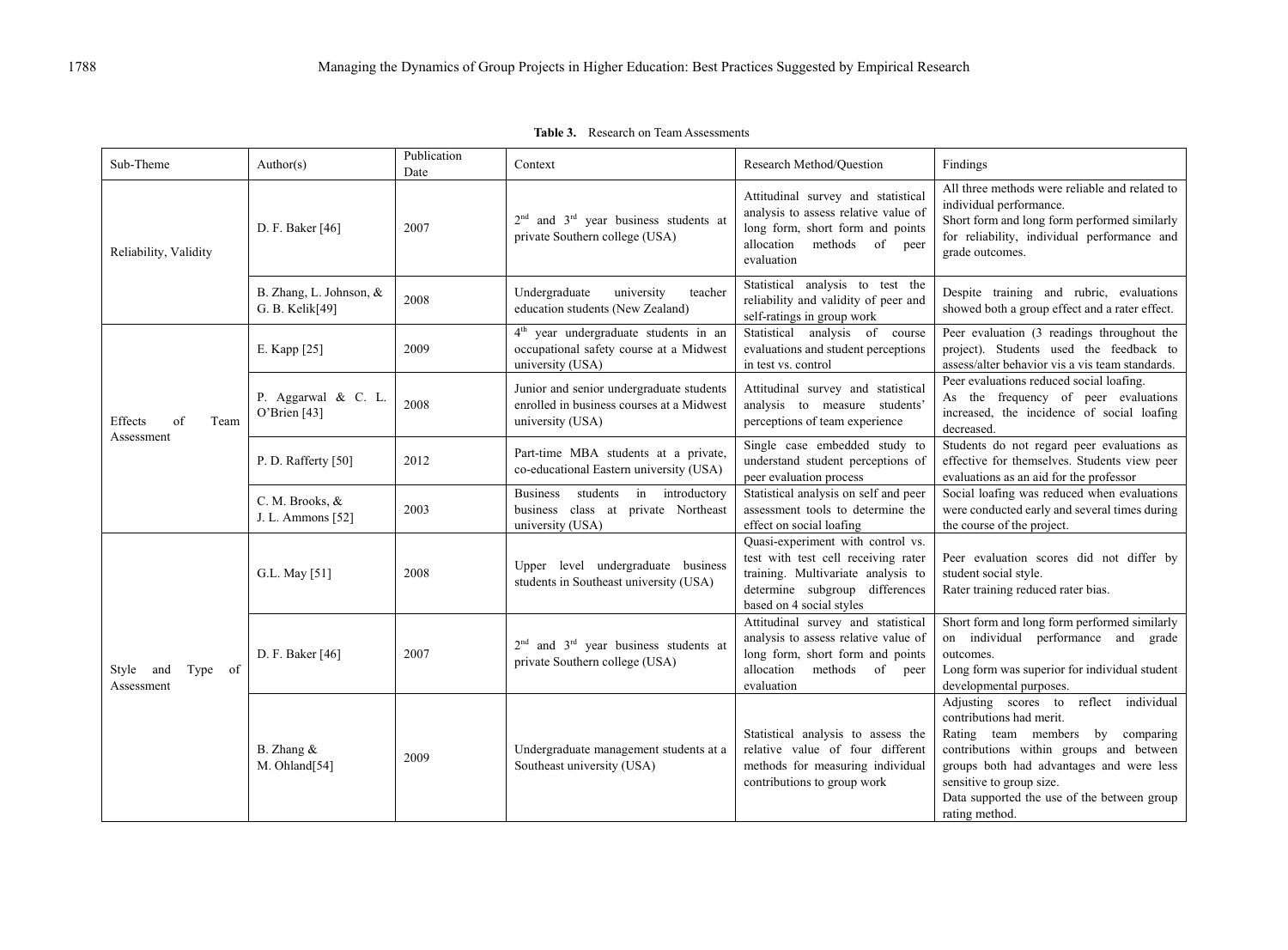Table 3 Continued

|                            | D. R. Bacon, K. A.<br>Stewart &<br>S. W. Silver $[14]$ | 1999 | 1 <sup>st</sup> year MBA students at a Midwest<br>university (USA)                              | Attitudinal survey and statistical<br>analysis to measure students'<br>traditional peer<br>perception of<br>review instruments             | The<br>(confidential,<br>traditional<br>use<br>of<br>end-of-term<br>only)<br>reviews<br>peer<br>was<br>negatively<br>correlated<br>with<br>best<br>team<br>experiences.                           |
|----------------------------|--------------------------------------------------------|------|-------------------------------------------------------------------------------------------------|--------------------------------------------------------------------------------------------------------------------------------------------|---------------------------------------------------------------------------------------------------------------------------------------------------------------------------------------------------|
| <b>Student Perceptions</b> | T. H. Wagar & W. R.<br>Carroll [53]                    | 2012 | university<br>business<br>Undergraduate<br>students (Canada)                                    | Attitudinal survey and statistical<br>analysis<br>student<br>to<br>assess<br>four peer<br>preferences<br>among<br>evaluation approaches    | Students preferred confidential questionnaires<br>to assess peer performance.<br>Confidential questionnaires were deemed the<br>fairest and best method for assessing<br>individual contribution. |
|                            | M. R. Fellenz $[70]$                                   | 2006 | Senior undergraduate university students<br>enrolled in a business strategy course<br>(Ireland) | Attitudinal survey and statistical<br>analysis to measure students'<br>reaction to the use of Groupwork<br>Peer-Evaluation Protocol (GPEP) | Students perceived GPEP (a fixed-pie system)<br>positively and believed it contributed to<br>fairness.<br>GPEP had interrater reliability and stability<br>over time.                             |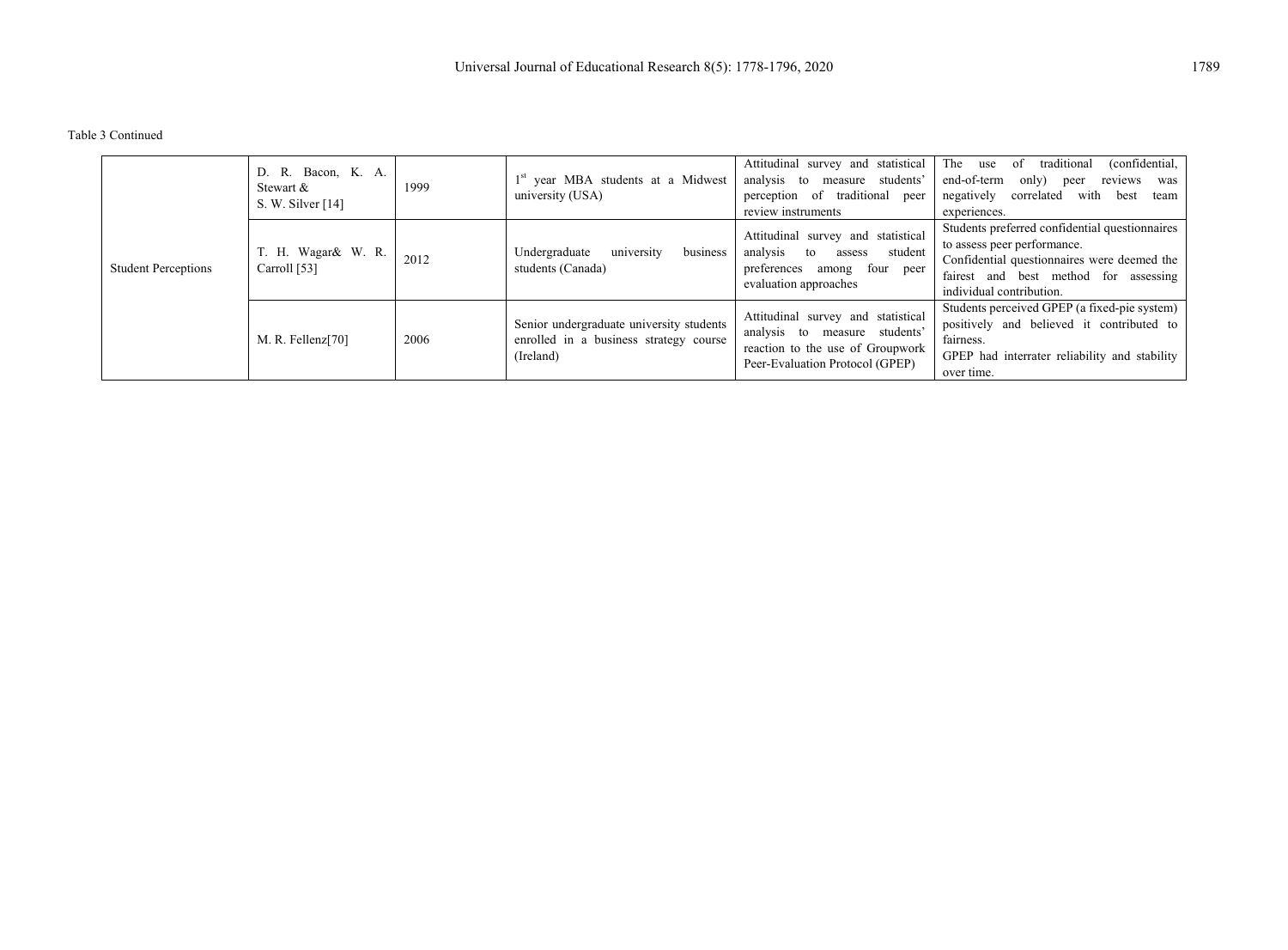While students do not regard these reviews as useful for themselves or their teams, they acknowledge their value to the professor as an aid in assessing individual contributions [50]. Best practices include establishing a rubric, sharing it with students at the onset, and training them how to use it [51]. Typically, these rubrics include feedback on communication skills, individual contributions. communication skills, individual preparation, and collaboration [46]. Peer assessments taken intermittently throughout the project serve as formative input and reduce social loafing, allow students to correct behavior, and improve learning along the way [25, 43, 51, 52]. Students perceive confidential questionnaires to be the fairest and best method of assessing individual contributions [53].

A range of peer review instruments exists. Research is sparse on the relative advantages of or student preferences for each. Baker [46] tested the reliability and validity between a short, four-question instrument, which covered preparation, communication, contributions and cooperation, and a long-form questionnaire, which went into extensive detail on nine attributes among them: commitment, leadership, conflict resolution and group facilitation skills. Both the long form and the short form proved effective, with students preferring the short form for ease of use, despite the fact that it offered slightly less detailed feedback for formative purposes.

#### **4.6. Discussion on Team Assessments**

The issue of free-riding or social loafing jeopardizes the success of group projects not only for the professor but also for many students. Prior experience with these issues can prevent faculty from including group projects in their courses, which works counter to the desires of employers to have practice-ready workers who know how to collaborate in a team.

Peer ratings are essential to team success. The data clearly indicate the value these assessments offer. They allow the professor to determine individual contributions and ferret out free riders. In designing a peer assessment instrument, an analytical tool, which uses Likert-style

ratings works best [55]. Professors should consider the student learning outcomes that lie at the base of the group project and then design the instrument accordingly. For example, if a goal of the project is for students to demonstrate creative problem solving, the assessment instrument should ask for students to rate each other on this attribute. Similarly, if the project aims to develop students' soft skills a peer questionnaire might include: the ability to collaborate, the ability to communicate, the degree to which individual students participate and contribute, and the effort students put into preparing for and attending team meetings. As Baker [46] demonstrated, faculty should err on the side of simplicity because a short questionnaire outweighs the value of detailed feedback.

After designing the assessment tool, the research shows the importance of sharing it with students and training them how to use it [48]. Training need not take long or create angst for professors. Providing students with a few simple guidelines on how to use the assessment tool pays dividends in terms of the usefulness and value of collecting this kind of data. A short all-class discussion can prevent rater errors such as leniency bias or severity error. Professors need only cover what each point on the rating scale means and give a few examples to clarify. In addition, an overview of the performance dimensions is advised. In this type of review, would-be raters establish a common understanding of specific behaviors to look for in evaluating their peers [51]. Without taking the time to provide this type of guidance, professors risk the value inherent in peer assessments.

# **4.7. Charters and Electronic Tools**

Research shows team charters enhance student satisfaction and increase output quality (see Table 4). As a review of the five studies in this synthesis on team charters demonstrates, charters improve students' perceptions of team effectiveness, improve task cohesion and participation, and add to student satisfaction with group work [31, 55-57].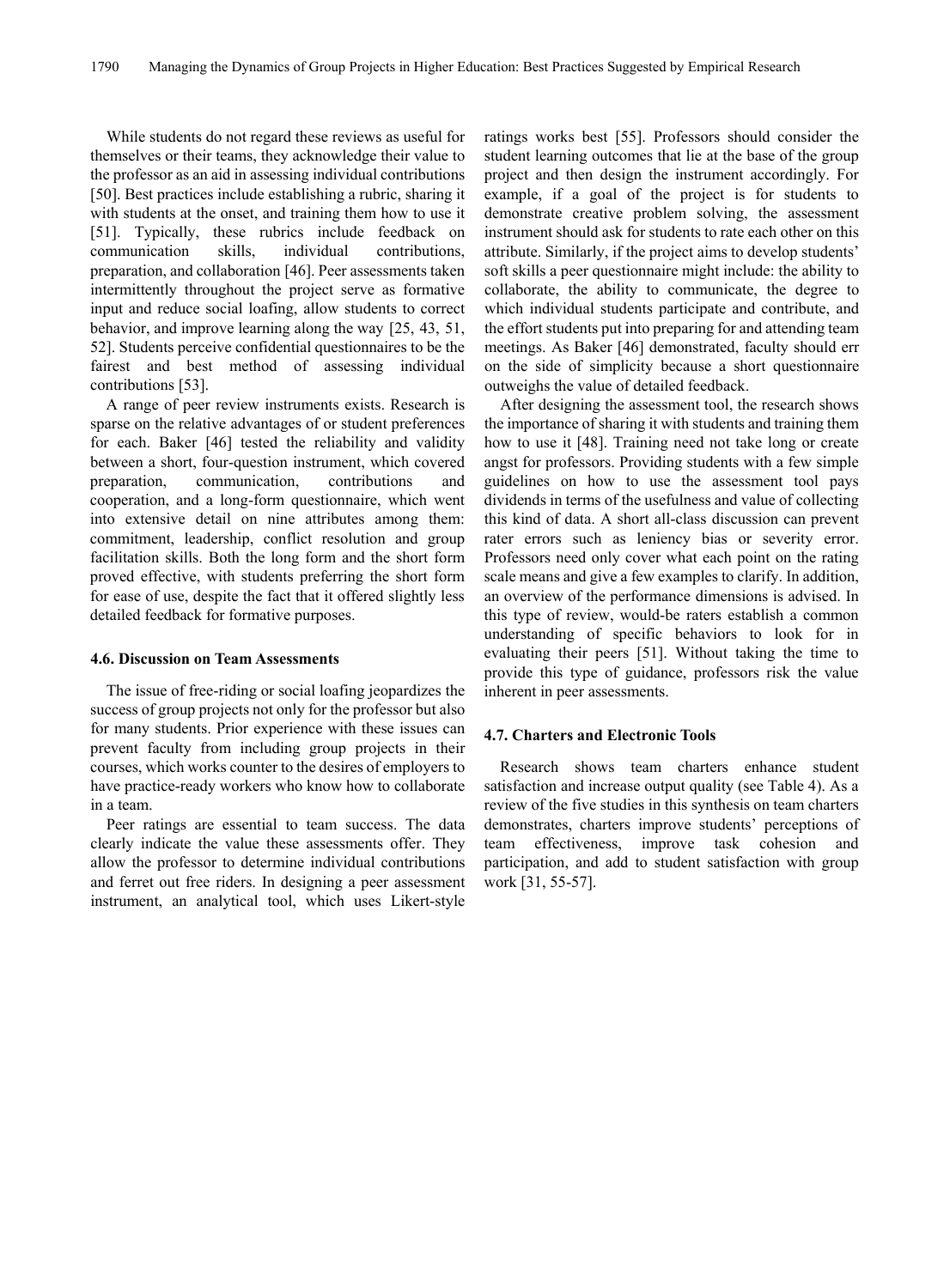| Sub-Theme | Author(s)                                                     | <b>Publication Date</b> | Context                                                                         | Research Method/Question                                                                                                                              | Findings                                                                                                                                                                                                                                                                                                                          |
|-----------|---------------------------------------------------------------|-------------------------|---------------------------------------------------------------------------------|-------------------------------------------------------------------------------------------------------------------------------------------------------|-----------------------------------------------------------------------------------------------------------------------------------------------------------------------------------------------------------------------------------------------------------------------------------------------------------------------------------|
|           | P. Hunsaker<br>C. Pavett&<br>J. Hunsaker [31]                 | 2011                    | Business management students at<br>a private college (USA)                      | Attitudinal survey and statistical<br>analysis to measure student perceptions<br>on team charters                                                     | Students felt team charters improved team<br>dynamics, satisfaction and productivity.<br>Students indicated charters increased team<br>member participation.                                                                                                                                                                      |
|           | J. R. Aaron,<br>W.C. McDowell<br>&<br>A. O. Herdman[56]       | 2014                    | Undergraduate business students<br>at a Southwest university (USA)              | Statistical analysis comparing student<br>satisfaction among teams using charters<br>with/without<br>teacher<br>instruction;<br>with/without examples | Teacher instruction on charter significantly<br>improved students' perception of team<br>effectiveness.<br>Teams receiving charter examples but no<br>instruction had higher perceived performance<br>compared to control (no charter).<br>No significant difference between groups with<br>instruction and team charter example. |
| Charters  | S. H. Courtright<br>B. McCormick, S. Mistry &<br>J. Want [57] | 2017                    | Undergraduate<br>management<br>students at a Midwest university<br>(USA)        | Attitudinal survey and statistical<br>analysis of team charter quality, team<br>conscientiousness, task cohesion and<br>team performance              | Team charters were not universally beneficial,<br>teams high in conscientiousness (dependable)<br>did not benefit from them.<br>A strong team charter improved performance<br>of teams with low conscientiousness.                                                                                                                |
|           | J. E. Mathieu. & T. E. Rapp.<br>$[55]$                        | 2009                    | MBA students at a Northeast<br>university (USA)                                 | Statistical analysis to evaluate team<br>charter use in the context of a<br>multi-round<br>computer<br>simulation<br>assignment                       | High quality charters benefited teams with poor<br>strategies only in the short term, not in the long<br>run.<br>There was a three-way interaction between<br>quality of charter, the quality of the team's<br>strategies and team longevity.                                                                                     |
|           | T. E. Sverdrup & V.<br>Schei[58]                              | 2015                    | Agri-business work teams in<br>Norway                                           | Embedded case study comparing<br>implicit contracts and explicit contracts<br>for group regulation and results                                        | Teams using explicit team charters functioned<br>better (work quality) with fewer breaches<br>(work effort) than teams with implicit group<br>process agreements.                                                                                                                                                                 |
| Diaries   | J. Ballantine & P. M. Larres,<br>$[59]$                       | 2006                    | Undergraduate<br>university<br>advanced accounting students<br>(United Kingdom) | Attitudinal survey and statistical<br>analysis to determine the effect of<br>learning logs on social loafing                                          | Students felt neither individual learning logs<br>nor group logs reduced social loafing.<br>No difference between "more able" and "less<br>able" accounting students.                                                                                                                                                             |
|           | C. J. Dommeyer $[60]$                                         | 2007                    | Undergraduate market research<br>students at a Western university<br>(USA)      | Attitudinal<br>statistical<br>survey<br>and<br>analysis<br>to<br>determine<br>student<br>perceptions of individual diaries and<br>group diaries       | Students reported neither the individual diary<br>nor the group diary increased their contribution<br>to the project.<br>Students did not understand the purpose of the<br>diaries and felt both types were too time<br>consuming                                                                                                 |
|           | G. Harris & D. Bristow [61]                                   | 2016                    | Undergraduate business students<br>in a public university (USA)                 | Textual and content analysis of weekly<br>reflective journals kept by students                                                                        | Journaling helped students learn on two levels:<br>$(1)$ course content; $(2)$ how to work effectively<br>in groups                                                                                                                                                                                                               |

**Table 4.** Charters and Electronic Tools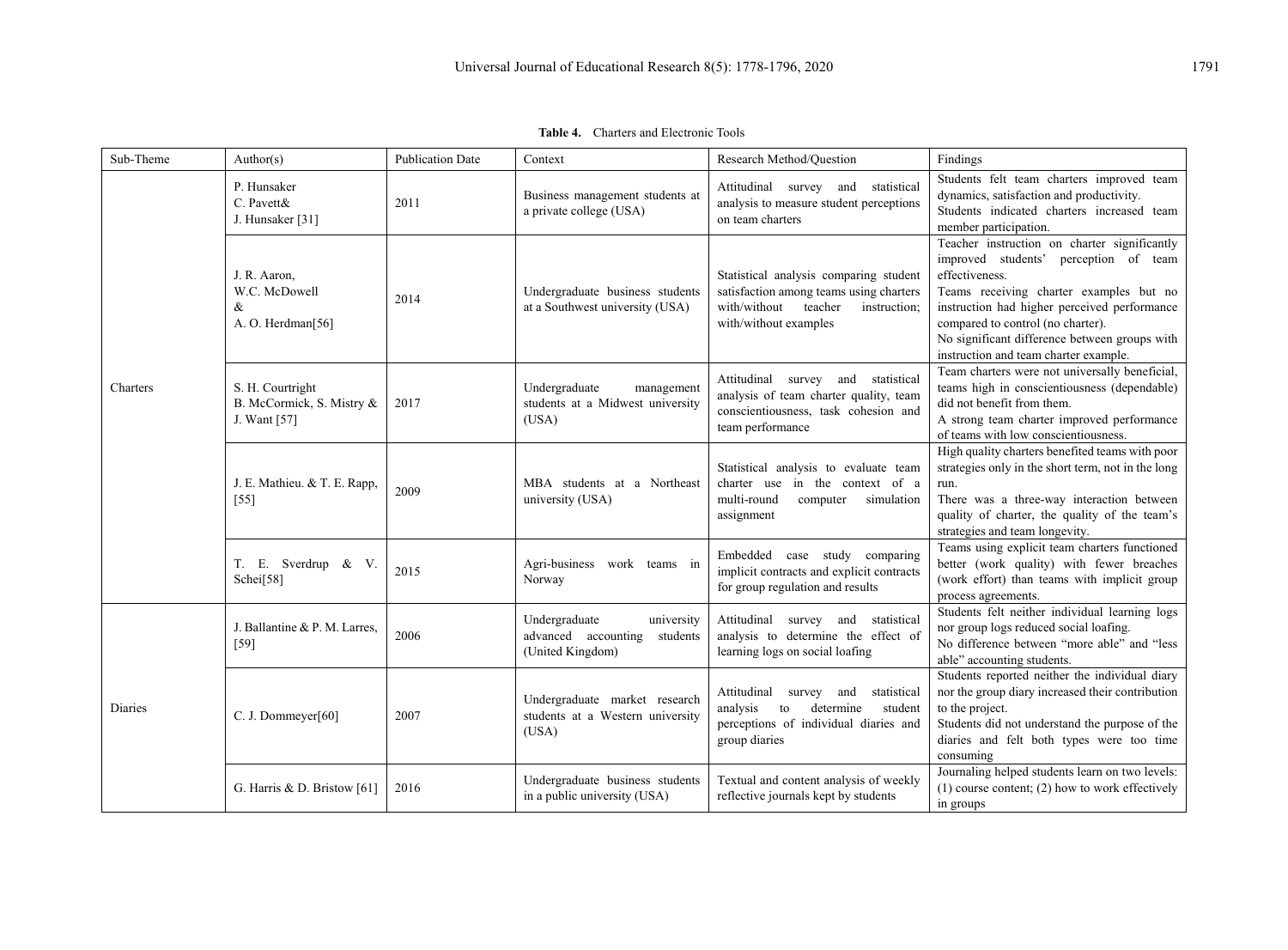Table 4 Continued

|        | M. L. Loughry, M. W.<br>Ohland& F. J. Woehr[63] | 2014 | Students in AACSB accredited<br>business schools (USA)                               | Product review of CATME system                                                                                                                      | CATME adequately delivered team training<br>and helped students manage team processes.                                                                                           |
|--------|-------------------------------------------------|------|--------------------------------------------------------------------------------------|-----------------------------------------------------------------------------------------------------------------------------------------------------|----------------------------------------------------------------------------------------------------------------------------------------------------------------------------------|
|        | Н.<br>Murray & B.<br>M.<br>Lonne[27]            | 2006 | Undergraduate university students<br>across disciplines (Australia)                  | Attitudinal<br>statistical<br>and<br>survey<br>analysis of student satisfaction with<br>TeamWorker, a<br>proprietary<br>team<br>management software | Use of the software did not reduce social<br>loafing or ineffective team meetings.<br>Software assisted students in handling team<br>dysfunction.                                |
| eTools | I. G. Arkilic,<br>S. Peker&<br>M. E. Uyar[66]   | 2013 | Undergraduate students in arts and<br>sciences at a technical university<br>(Turkey) | Statistical<br>analysis of<br>students'<br>perception of electronic communication<br>devices used in group project work                             | Collaborative document management system,<br>video conferencing, shared directories and<br>instant messaging were useful.<br>Voicemail and shared whiteboard were not<br>useful. |
|        | Y. Cleary $\&$<br>A. Marcus-Quinn, [67]         | 2008 | communication<br>Undergraduate<br>students at a university in Ireland                | Qualitative study of student feedback<br>on group project management tools                                                                          | Students were reluctant to use the tools (chat,<br>file sharing).<br>Among students using the tools, comments<br>were generally positive.                                        |
|        | S. Kai-Wai Chu&<br>D.M. Kennedy [68]            | 2010 | university<br>Undergraduate<br>management information students<br>(Hong Kong)        | and statistical<br>Attitudinal<br>survey<br>analysis to assess the effect of Media<br>Wiki and Google Docs in facilitating<br>group projects        | Both tools received high ratings. Users felt both<br>were easy to use and effective.<br>A slight advantage was perceived for Media<br>Wiki, although N is small.                 |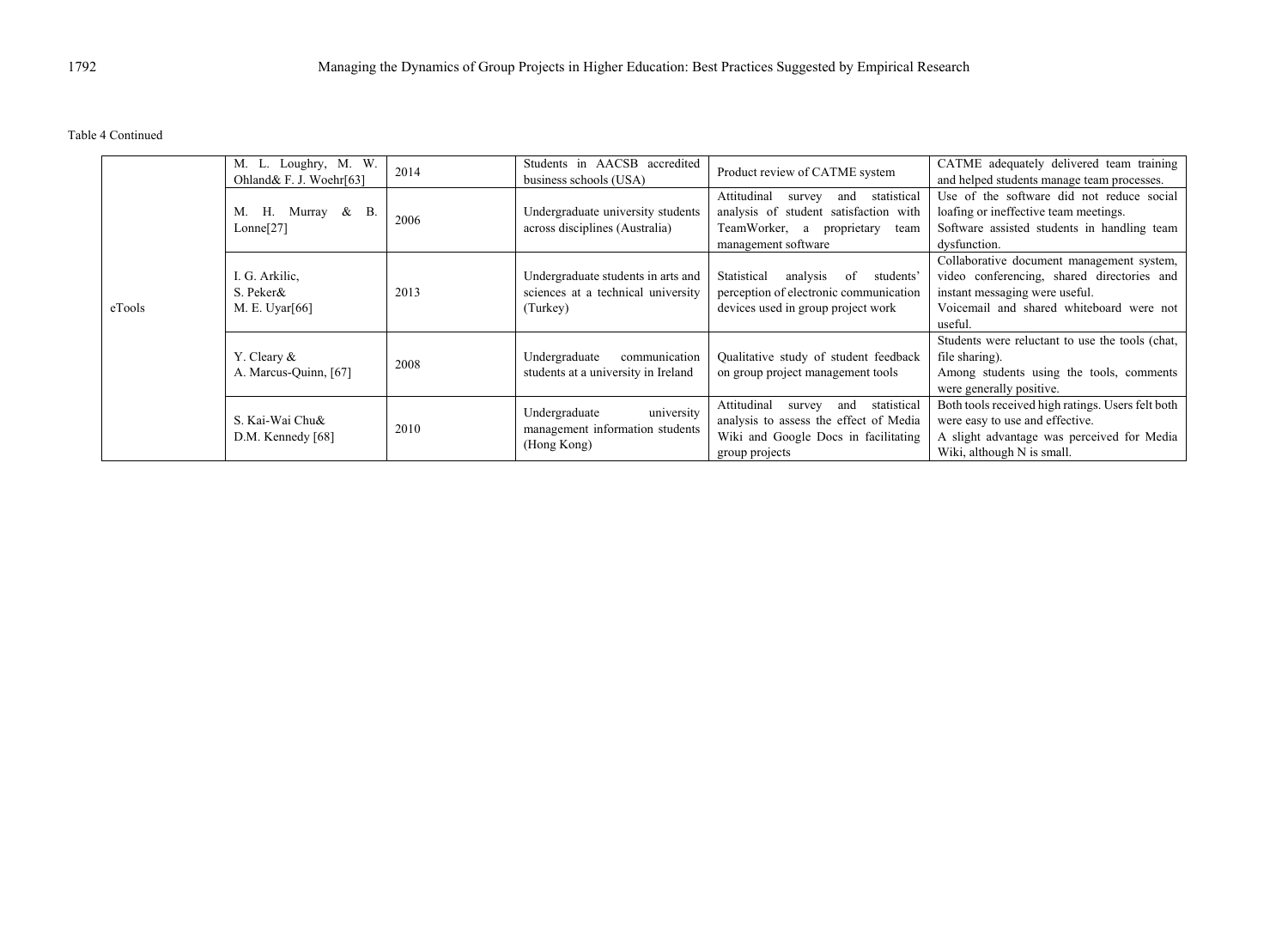While some teams form implicit agreements on codes of conduct and work processes, these informal agreements prove inferior to written team charters [58]. However, to receive maximum benefit from the use of these instruments, students need instruction on how to develop a strong charter or at the very least they need examples of well-written ones [56]. The work of Court right, et. al. [57] showed when teams are comprised of individuals that are highly task focused and dependable, charters are less useful; however, in the absence of these types of team members, charters contribute to an improvement in team performance. In addition, high quality charters offer early benefits to teams which struggle to form a workable project strategy [55].

Conversely, asking teams or individuals to keep diaries or learning logs in which students reflect on team processes and experiences, show little benefit [59,60]. Students report neither the keeping of a group learning log nor an individual diary contributes to a reduction in social loafing [59]. In the same vein, these tools failed to increase students' contributions to project work, and increased students' concerns about monitoring and surveillance [60]. Only Harris & Britow [61] demonstrated a benefit to diaries, which enhanced students' understanding of how group processes contribute to the development of new product ideas.

The advent of learning management systems (LMS) offers faculty promising new tools for regulating group work [62]. LMS include all-in-one packages to assist with team formation, communication, peer assessments, and document management [27, 63]. Some universities adopt electronic peer ratings systems for use across all course offerings, which standardizes the process, improves consistency and rater proficiency [64]. Regardless of the system chosen, faculty needs to train students how to use these tools to assure success [65].

The digital age offers students a number of project management tools and other software to support students working in teams. Evaluating the value of these devices falls along two lines of inquiry. First, how do students feel about using such digital tools and secondly, are these mechanisms effective in improving group processes or team performance? The available research in this area continues to emerge but presently remains sparse. Arkilic, Peker & Uyar[66] found students ascribed value to some tools more than others. For example, students found document management systems, video conferencing and instant messaging to be useful but felt shared whiteboards and voicemail offered little value. These types of aids may require an adoption curve, but once students feel confident about how to apply these tools, their attitudes toward them are generally positive [67]. Among studies looking at specific software, Google Docs, Media Wiki and CATME all received high ratings from students [63,68]. While these tools assist with team processes such as sharing documents, to date, the research shows little impact on team

performance or on mitigating issues such as social loafing [27].

## **4.8. Discussion on Charters and Electronic Tools**

Finding time in a lesson plan to incorporate team training and other group project interventions may pose a challenge for faculty. However, group projects often comprise a significant proportion of a student's grade and may serve as a final summative assessment in some courses. For this reason, it is important for faculty to find ways to incorporate the necessary steps to assure team success. Given the research on team charters, faculty can take a few simple steps to incorporate this tool into group projects. Introducing the instrument at the beginning of the project works well. Taking a few minutes to demonstrate how to complete the charter and then giving students time in class to work on it can be helpful. Completing the charter as a homework assignment is also an option. In the absence of specific training, research also suggests that providing students with an exemplar of a strong, well-written charter reaps similar benefits [56]. Successful charters include a mission statement (why the team exists); a vision (desired outcome); behavior expectations; evaluation methods; and, consequences for failure to adhere to agreements [31].

Today's students feel comfortable with digital technology, sometimes more so than their professors. Regardless, professors should encourage students' use of project management software and digital communication tools. Early research in this area shows promise in enhancing the effectiveness of group projects.

While the adoption and use of electronic aids such as Google Docs or Media Wiki varies by university, deploying tools like these helps with document sharing and communication. Typically, universities have procured learning software on an enterprise basis offering all students the same access to document sharing platforms, instant messaging or video conferencing. It is recommended that professors make students aware of the resources available to them, perhaps providing a list of available resources and their intended resources. Professors may call on experts from departments such as academic technology or similar support areas to offer students demonstrations and training to make sure students feel confident in using these tools. Summary and Implications for Practice

In business, organizations rate team performance on the basis of goal attainment and outcomes. In an academic setting, faculty need to consider two additional goals, the desire to teach students how to collaborate and the need for them to master the course content [40]. To help faculty achieve these goals and on the basis of the above research synthesis and discussions, a summary of ten recommendations emerge for faculty to consider. These go beyond sink or swim and provide proven methods and best practices to not only improve student satisfaction when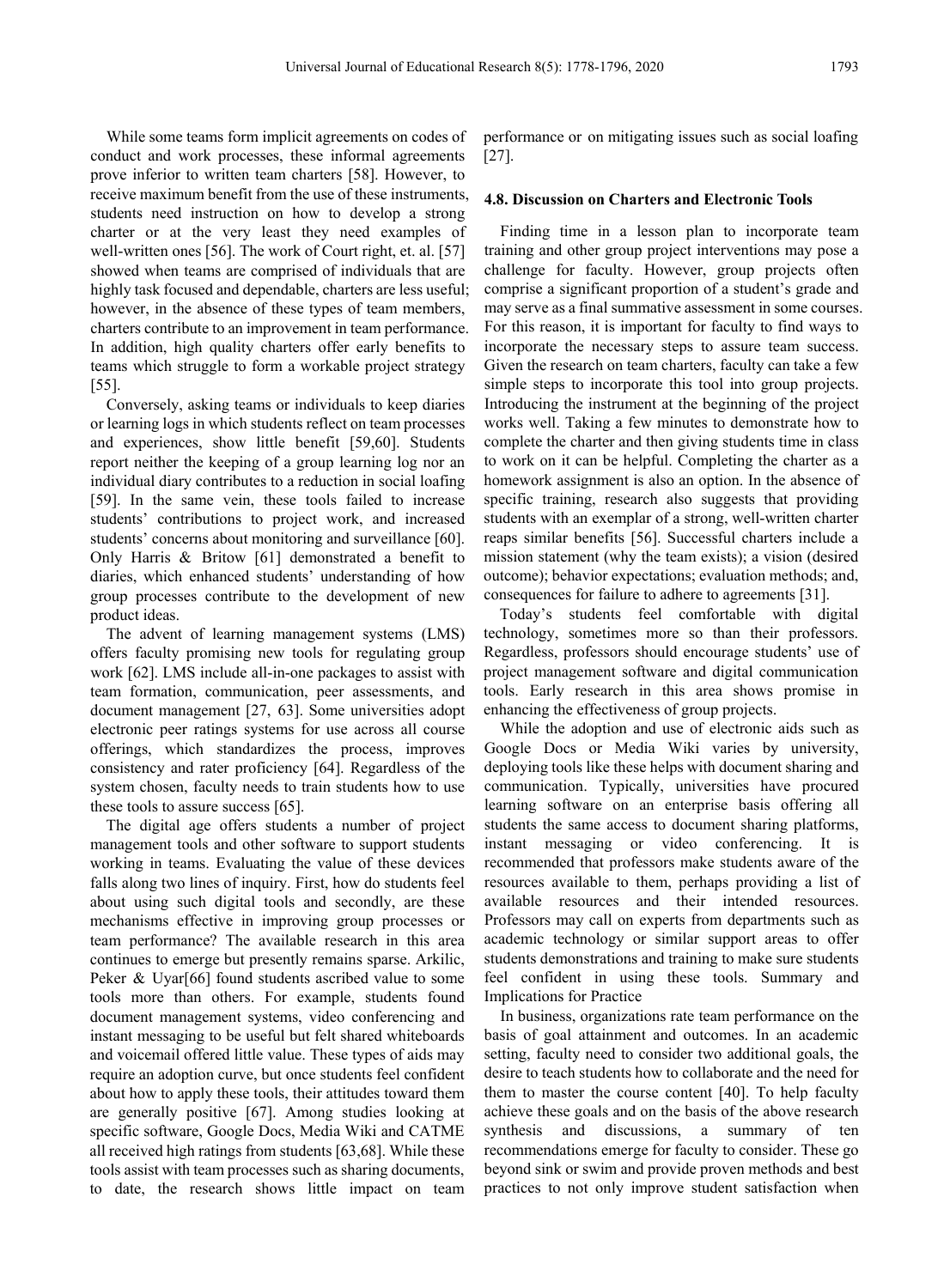working in teams but also increase the likelihood they learn the skills needed to succeed on the job.

- 1. Use a hybrid approach to team selection. Students select a team member to work with. Faculty assembles teams by combining pairs of students to assure each team has a balance of students with leadership skills, domain knowledge and self-efficacy.
- 2. Keep teams small (4-5 students per team)
- 3. Include team training at the onset
- 4. Have students develop a team charter
- 5. Stay involved throughout the project
- 6. Provide additional training along the way
- 7. Use peer review evaluations at the end of the project
- 8. Use peer evaluations formatively (intermittently at milestones throughout the project)
- 9. Provide rater training
- 10. Maximize the use of electronic aids

# **5. Limitations of the Study**

While this study includes a larger sampling of research articles than others of its kind, it is nevertheless limited. The topic of group projects in higher education is widely studied and research abounds in this area. While the articles chosen for this review earned their place in this synthesis, others logically exist that could have been included. In addition, some of the research papers reviewed here have their own limitations. For example, while a hybrid approach to assigning students to teams which are balanced not only for self-selected pairs but also for domain knowledge, leadership skills and self-efficacy, the research on this topic offer little in terms of understanding how to assess these attributes, especially in cases where little is known about the student's background. Similarly, the research on the use of eTools and project management software programs is limited, partially because these tools are new and the market is fragmented. Last, this synthesis offers a set of ten recommendations for consideration. As a set, these recommendations have not been tested and need to be implemented and studied to confirm their value (as a set) in the classroom.

# **6. Conclusions and Future Research**

The works reviewed here and the recommendations provide a starting point for faculty who rely on group projects as part of their curricula. Based on more than 46 empirical studies, these recommendations stem from a robust dataset triangulated across time, by different methodologies, academic settings and sample populations. The resulting synthesis offers a strong foundation on which future research can build. Little research exists on the use of electronic tools used in group work. The few available studies on this topic focus on student usability rather than

the effect these tools have on output or student achievement. Similarly, only one study in this synthesis evaluated incentives awarded to group leaders and while this study offered promising results, future research is needed to explore this topic further. Lastly, given the importance of upfront team instruction, research to assess the relative value of various methods and frequency of team building interventions would also be welcome. As long as employers continue to seek team-building skills, it is incumbent on university researchers to test the best practices for turning out practice-ready business graduates.

# **REFERENCES**

- [1] J. Casner-Lotto & L. Barrington. Are They Really Ready to Work? Employers' Perspectives on the Basic Knowledge and Applied Skills of New Entrants to the 21st Century U.S. Workforce. The Conference Board, 2006.
- [2] F. F. Ghannadian, F. F. What Employers Want, What We Teach. BizEd AACSB International. Online available from http://bized.aacsb.edu/articles/2013/03/what-employers-wa nt-what-we-teach, 2014.
- [3] Hart Research and Associates Falling short. College learning and career success. Association of American Colleges and Universities, 2015.
- [4] A. C. Edmonson, &I. M. Nembhard. Product Development and Learning in Project Teams: The Challenges and the Benefits. Journal of Product Innovation Management, Vol. 26, No.2, 123-138, 2009.
- [5] S. K. Horwitz, &I. B. Horwitz, I. B. The Effects of Team Diversity on Team Outcomes: A Meta-Analytic Review of Team Demography. Journal of Management, Vol. 33 No.6, 987-1015, 2007.
- [6] S. Vivas-López. Talent Management and Teamwork Interaction: Evidence in Large Spanish Companies. International Journal of Business*,* Vol. 19, No.1, 30-43, 2014.
- [7] W. Bennis, & J. O'Toole. How Business Schools Lost Their Way. Harvard Business Review, Vol. 8, No. 5, 96-104, 2005.
- [8] O. Varella, M. Burke, &N. Michel. The Development of Managerial Skills in MBA Programs: A Reconsideration of Learning Goals and Assessment Procedures. Journal of Management Development, Vol. 32, No. 4, 435-452, 2013.
- [9] S. Bailey, L. K Barber &A. J. Ferguson. Promoting Perceived Benefits of Group Projects: The Role of Instructor Contributions and Intragroup Processes. Teaching of Psychology, Vol. 42, No. 2, 179-183, 2015.
- [10] J. Cumming. Student-initiated Group Management Strategies for More Effective and Enjoyable Group Work Experiences. Journal of Hospitality, Leisure, Sports and Tourism Education, Vol. 9, No. 2, 31-45, 2010.
- [11] B. A. Easter, &B. Evans, B. Student Views of Class Projects as Learning Experiences. Schole: A Journal of Leisure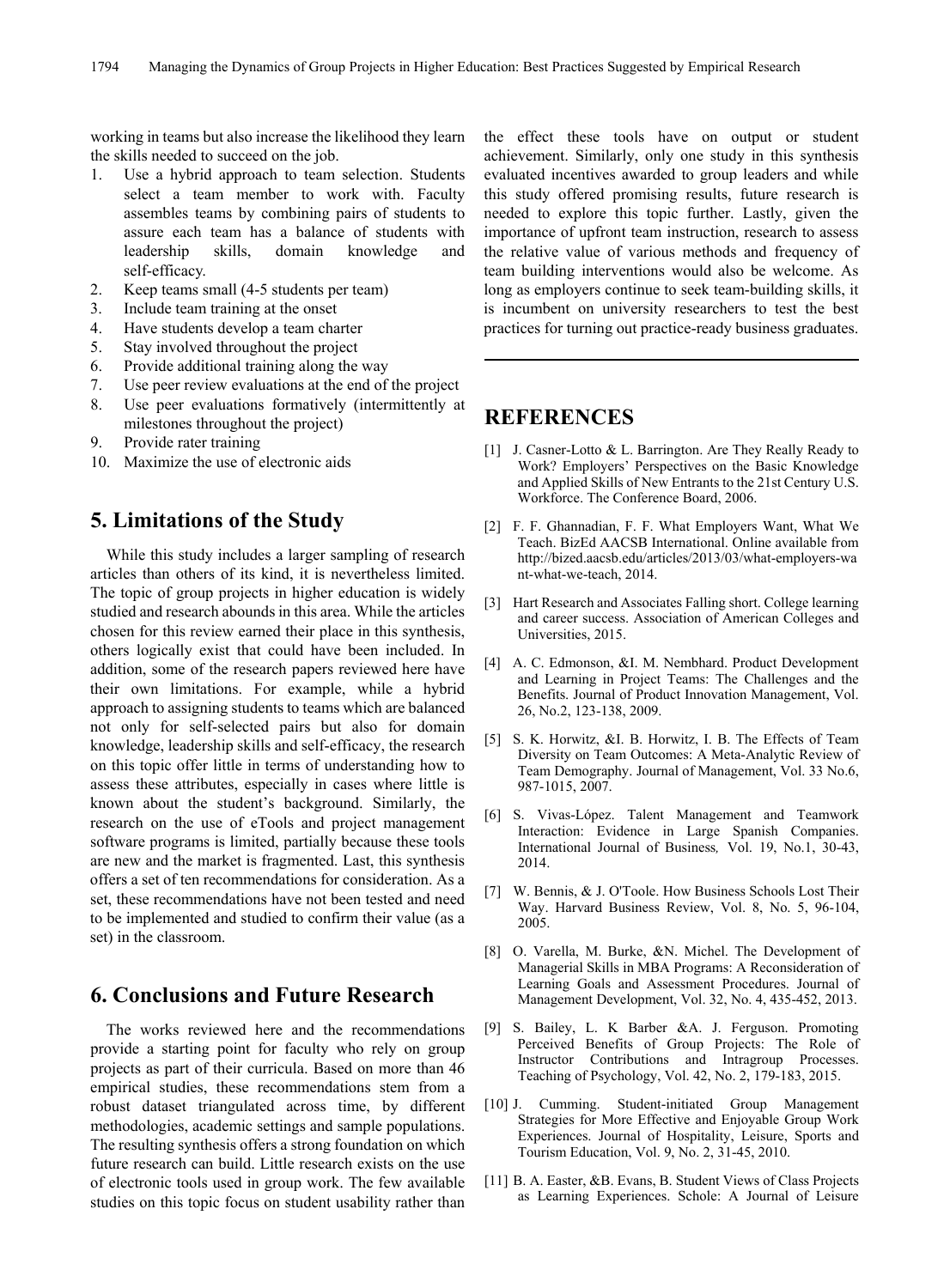Studies and Recreation Education, Vol. 29, No. 2, 25, 2014.

- [12] J. R. Tombaugh, & C. O. Mayfield. Teams on Teams: Using Advice from Peers to Create a More Effective Atudent Experience. Academy of Educational Leadership Journal, Vol. 18, No. 4, 69-83, 2014.
- [13] R. J. Volkema. Designing Effective Projects: Decision Options for Maximizing Learning and Project Success. Journal of Management Education, Vol. 34, No. 4, 527-550, 2010.
- [14] D. R. Bacon, K. A. Stewart & W. S. Silver. Lessons from the Best and Worst Student Team Experiences: How a Teacher Can Make a Difference. Journal of Management Education, Vol. 23, No. 5, 467-488, 1999.
- [15] K. J. Chapman, M. L. Meuter, D. Toy & L. K. Wright. Are Student Groups Dysfunctional? Perspectives from Both Sides of the Classroom. Journal of Marketing Education, Vol. 32, No. 1, 39-49, 2010.
- [16] D. Hall, & S. Buzwell. The Problem of Free-riding in Group Projects: Looking beyond Social Loafing as Reason for Non-contribution. Active Learning in Higher Education, Vol. 14, No. 1, 37-49, 2012.
- [17] J.W. Murray. I hate/don't Hate/still Hate Group Projects! A Tripartite Ethical Framework for Enhancing Student Collaboration. Cogent Education, Vol. 4, No. 1, 1-22, 2017.
- [18] M. G. Sembiring. Student Satisfaction and Persistence: Imperative Features for Retention in Open and Distance Learning. Asian Association of Open Universities Journal, Vol. 10, No.1, 1-11, 2015.
- [19] R. S. Hansen. Benefits and Problems with Student Teams: Suggestions for Improving Team Projects. Journal of Education for Business, Vol. 82, No. 1, 11-19, 2006.
- [20] M. McKendall. Teaching Groups to Become Teams. Journal of Education for Business, Vol. 75, No. 5, 277-282, 2000.
- [21] G. Vik, G. Doing More to Teach Teamwork Than Telling Students to Sink or Swim. Business Communication Quarterly, Vol. 64, No. 4, 112-119, 2001.
- [22] H. Synder. Literature Review as a Research Methodology: An Overview and Guidelines. Journal of Business Research, Vol. 104,333-339, 2019.
- [23] M. E. Burbach, G. S. Matkin, K. M. Gambrell, &H. E. Harding. The Impact of Preparing Faculty in the Effective Use of Student Teams. College Student Journal, Vol. 44, No. 3, 752-761, 2010.
- [24] K. J. Chapman & S. Van Auken. Creating Positive Group Project Experiences: An Examination of the Role of the Instructor on Students' Perceptions of Group Projects. Journal of Marketing Education, Vol. 23, 117-127, 2001
- [25] E. Kapp. Improving Student Teamwork in a Collaborative Project-based Course. College Teaching, Vol. 57, No. 3, 139-143, 2009.
- [26] P. Navarro. The MBA Core Curricula of Top-Ranked U.S. Business Schools: A Study in Failure. Academy of Management Learning & Education, Vol. 7, No. 1, 102-123, 2008.
- [27] M. H. Murray & B. Lonne. An Innovative Use of the Web to

Build Graduate Team Skills. Teaching in Higher Learning, Vol. 11, No. 1, 63-77, 2006.

- [28] J. Cumming. Student-initiated Group Management Strategies for More Effective and Enjoyable Group Work Experiences. Journal of Hospitality, Leisure, Sports and Tourism Education, Vol. 9, No. 2, 31-45, 2010.
- [29] L. Riebe, D. Roepen, B. Santarelli, & G. Marchioro. Teamwork: Effectively Teaching an Employability Skill. Education Training, Vol. 52, No.6/7, 528-539, 2010.
- [30] B. Scott-Ladd & C. C. A. Chan. Using Action Research to Teach Students to Manage Team Learning and Improve Teamwork Satisfaction. Active Learning in Higher Education, Vol. 9, No. 3, 231-248, 2008.
- [31] P. Hunsaker, C. Pavett & J. Hunsaker. Increasing Student-learning Team Effectiveness with Team Charters. Journal of Education for Business, Vol. 86, No. 3, 127-139, 2011.
- [32] A. L. Parsons, & E. Lepkowska-White. Group Projects Using Clients Versus Not Using Clients: Do Students Perceive Any Differences? Journal of Marketing Education, Vol. 31, No.2, 154-159, 2009.
- [33] C. M. Wood. The Effects of Creating Psychological Ownership among Students in Group Projects. Journal of Marketing Education, Vol. 25, No. 3, 240-249, 2003.
- [34] C. J. Ferrante, S. G. Green & W.R. Forster. Getting More Out of Team Projects: Incentivizing Leadership to Enhance Performance. Journal of Management Education, Vol. 30, No. 6, 788-797, 2006.
- [35] R. Seethamraju & M. Borman. Influence of Group Formation Choices on Academic Performance. Assessment & Evaluation in Higher Education, Vol. 34, No. 1, 31-40, 2009.
- [36] S. Hilton & F. Phillips. Instructor-assigned and Student-selected Groups: A View from Inside. Issues in Accounting Education, Vol. 25, No. 1, 15-33, 2010.
- [37] C. Dyball, M. A. Reid, P. Ross & H. Schoch. Evaluating Assessed Group-work in a Second-year Management Accounting Subject. Accounting Education, Vol. 16, No. 2, 145-162, 2007
- [38] J. Van Der Laan Smith & R. M. Spindle. The Impact of Group Formation in a Cooperative Learning Environment. Journal of Accounting Education, Vol. 25, No. 4, 153-167, 2007.
- [39] S. Wang & S. S. J. Lin. The Effects of Group Composition on Self-efficacy and Collective Efficacy on Computer-supported Collaborative Learning. Computers in Human Behavior, Vol. 23, 2256-2268, 2007.
- [40] N. M. Schullery & S. E. Schullery. Are Heterogeneous or Homogeneous Groups More Beneficial to Students*?* Journal of Management Education, Vol. 30, No. 4, 542-556, 2006.
- [41] M. Huxham & R. Land. Assigning Students in Group Work Projects. Can We Do Better Than Random? Innovations in Education and Training International, Vol. 37, No. 1, 17-22, 2000.
- [42] A. C. North, P. A. Linley & D. J. Hargreaves. Social Loafing